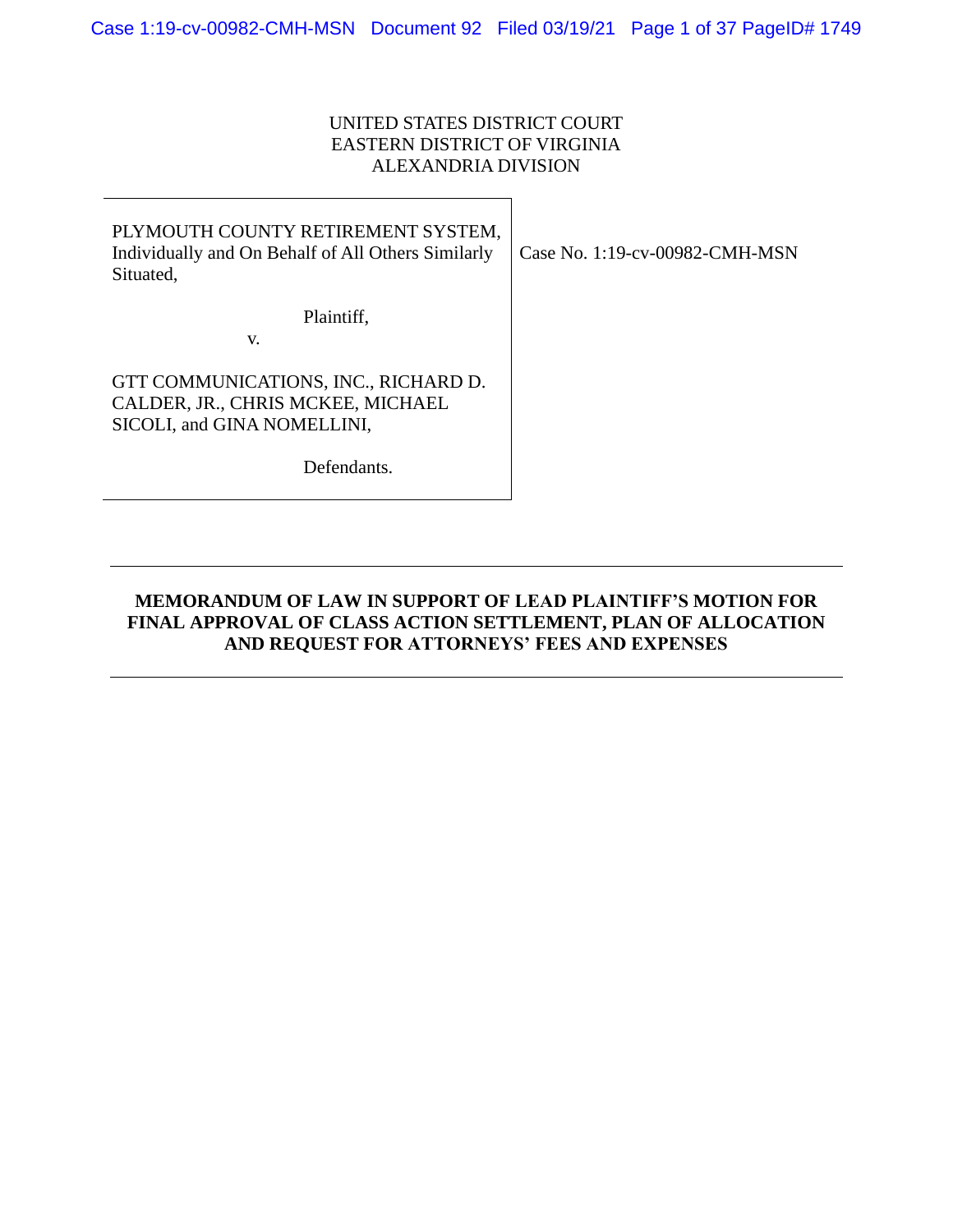# **TABLE OF CONTENTS**

| I.   |                                                                                                                                               |                                                    |                                                                                                                                     |  |
|------|-----------------------------------------------------------------------------------------------------------------------------------------------|----------------------------------------------------|-------------------------------------------------------------------------------------------------------------------------------------|--|
| Π.   |                                                                                                                                               |                                                    |                                                                                                                                     |  |
| III. |                                                                                                                                               | THE PROPOSED SETTLEMENT WARRANTS FINAL APPROVAL  4 |                                                                                                                                     |  |
|      | A.                                                                                                                                            |                                                    |                                                                                                                                     |  |
|      | <b>B.</b>                                                                                                                                     |                                                    |                                                                                                                                     |  |
|      |                                                                                                                                               | 1.                                                 |                                                                                                                                     |  |
|      |                                                                                                                                               | 2.                                                 | The Settlement Negotiations were Conducted at Arm's Length,                                                                         |  |
|      |                                                                                                                                               | 3.                                                 | The Action was Litigated and Settled by Counsel with Significant                                                                    |  |
|      | C.                                                                                                                                            |                                                    |                                                                                                                                     |  |
|      |                                                                                                                                               | 1.                                                 | The Strength of Plaintiff's Case and the Difficulties of Proof and<br>Defenses Lead Plaintiff Would Encounter at Trial Support      |  |
|      |                                                                                                                                               | 2.                                                 |                                                                                                                                     |  |
|      |                                                                                                                                               | 3.                                                 | Defendant's Financial Condition and the Likelihood of Recovery<br>on a Litigated Judgment Support the Adequacy of the Settlement 11 |  |
|      |                                                                                                                                               | 4.                                                 | The Positive Reaction of the Settlement Class to the Settlement 12                                                                  |  |
|      | D.                                                                                                                                            |                                                    |                                                                                                                                     |  |
| IV.  |                                                                                                                                               |                                                    |                                                                                                                                     |  |
| V.   | THE COURT SHOULD CERTIFY THE SETTLEMENT CLASS  15                                                                                             |                                                    |                                                                                                                                     |  |
| VI.  |                                                                                                                                               |                                                    | PLAINTIFF'S FEE AND EXPENSE REQUEST IS FAIR AND REASONABLE 15                                                                       |  |
|      | A.<br>In the Fourth Circuit, a Reasonable Percentage of the Recovery is the<br>Appropriate Method for Awarding Attorneys' Fees in Common Fund |                                                    |                                                                                                                                     |  |
|      | <b>B.</b>                                                                                                                                     |                                                    | Lead Counsel's Fee Request is Reasonable under Fourth Circuit Criteria 17                                                           |  |
|      |                                                                                                                                               | 1.                                                 | The Results Obtained for the Class Support the Fee Award  17                                                                        |  |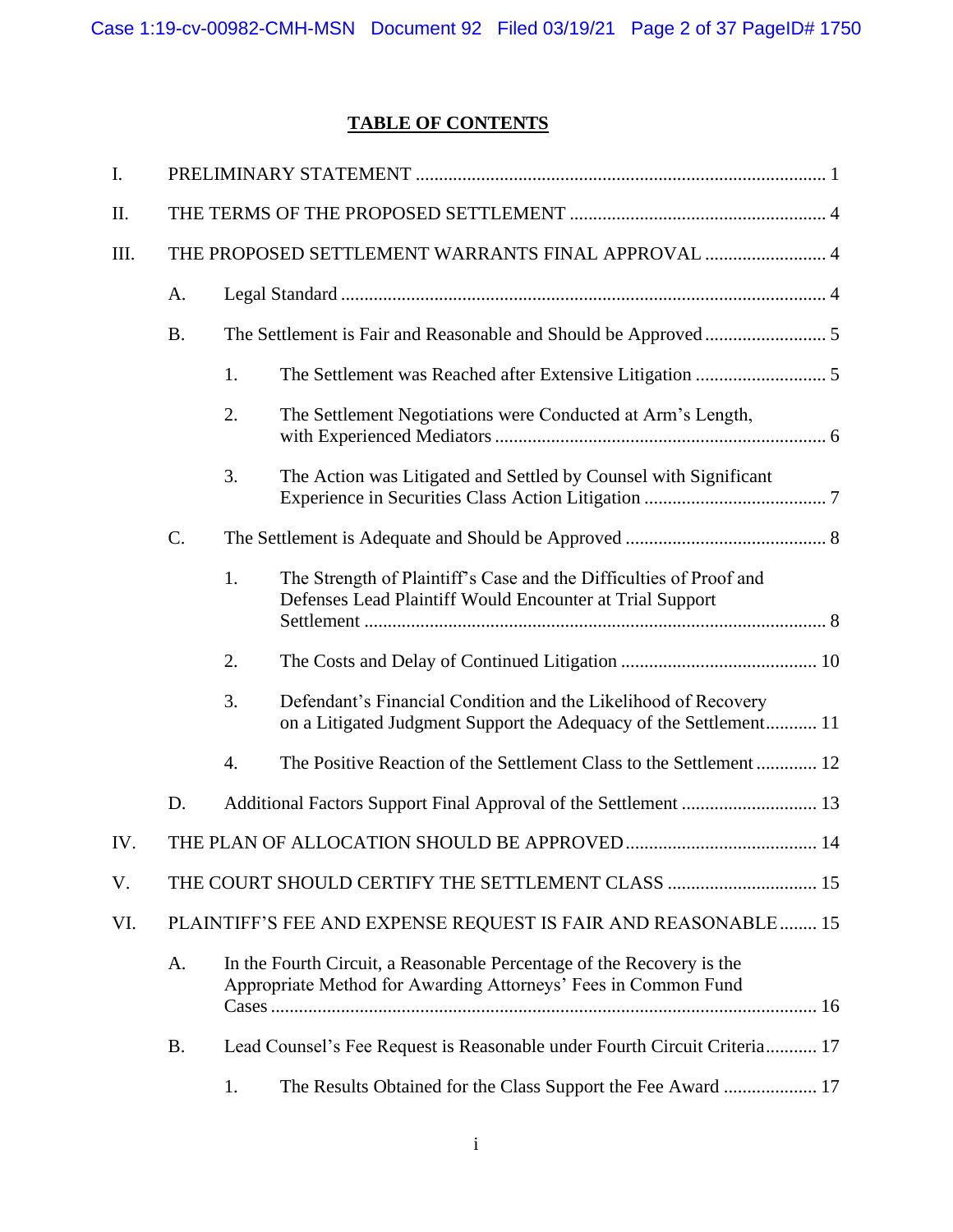|      |    | 2. | The Positive Reaction of the Class Supports the Requested Award 18  |    |
|------|----|----|---------------------------------------------------------------------|----|
|      |    | 3. | The Skill, Experience and Reputation of the Attorneys Involved  19  |    |
|      |    | 4. | The Complexity and Duration of the Action and Litigation Efforts 20 |    |
|      |    | 5. |                                                                     |    |
|      |    | 6. | The Amount of Time Devoted to the Case by Plaintiff's Counsel 24    |    |
|      |    | 7. | A One-Third Fee is Customary and in Accordance with Other           |    |
|      | C. |    | The Requested Fee is Reasonable Under a Lodestar Cross-Check  26    |    |
|      | D. |    | Plaintiff's Counsel's Litigation Expenses, and Lead Plaintiff's     |    |
| VII. |    |    |                                                                     | 28 |
|      |    |    |                                                                     |    |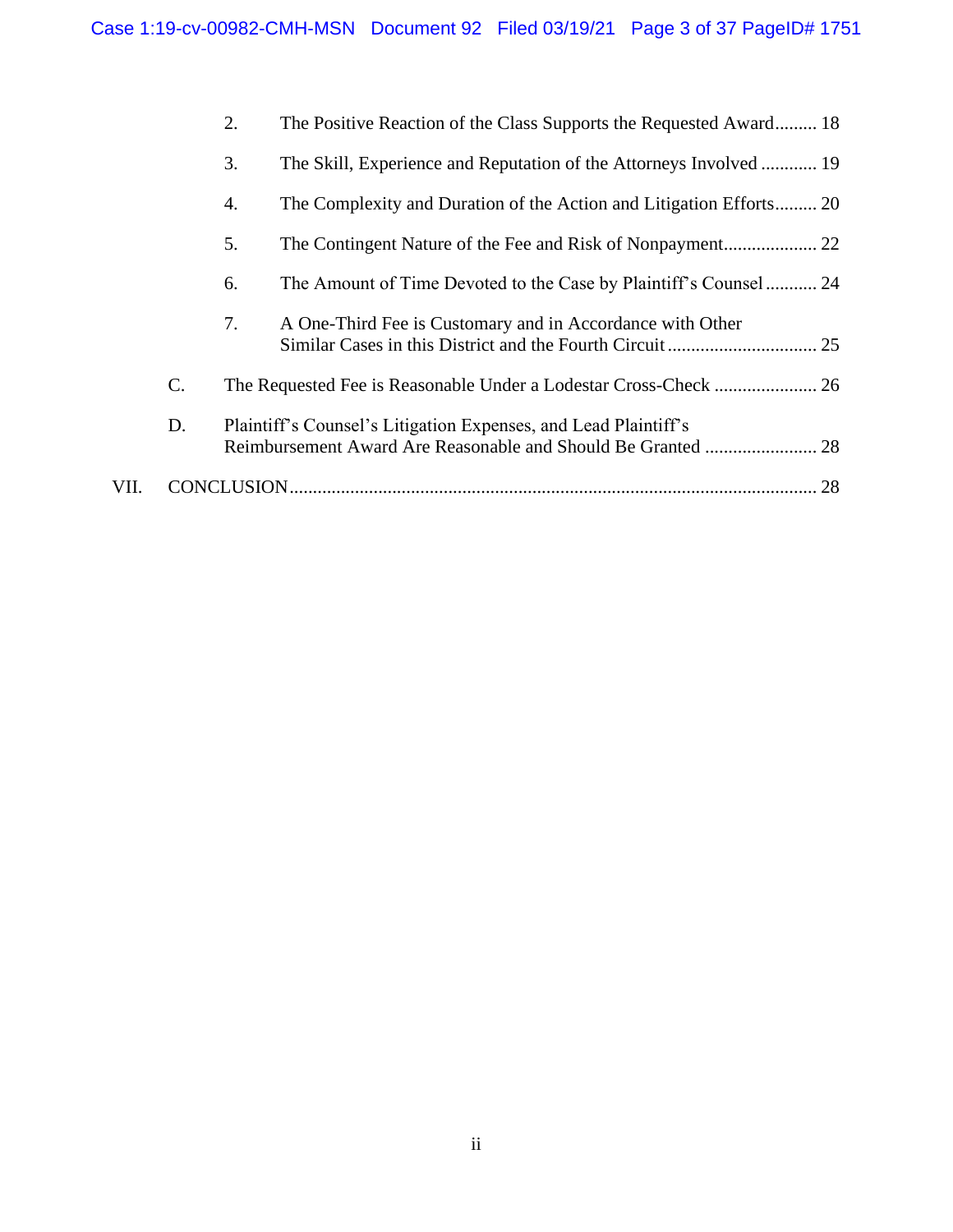# **TABLE OF AUTHORITIES**

## **Page(s)**

## **CASES**

| Anixter v. Home-Stake Prod. Co.,         |
|------------------------------------------|
| Barber v. Kimbrell's, Inc.,              |
| Bloom v. Anderson,                       |
| Boeing Co. v. Van Gemert,                |
| Brown v. Transurban USA, Inc.,           |
| Cheng Jiangchen v. Rentech, Inc.,        |
| Chrismon v. Pizza,                       |
| City of Providence v Aeropostale, Inc.,  |
| Clark v. Duke University,                |
| Decohen v. Abbasi, LLC,                  |
| Deem v. Ames True Temper, Inc.,          |
| DeLoach v. Phillip Morris Co.,           |
| Hensley v. Eckerhart,                    |
| Herrera v. Charlotte School of Law, LLC, |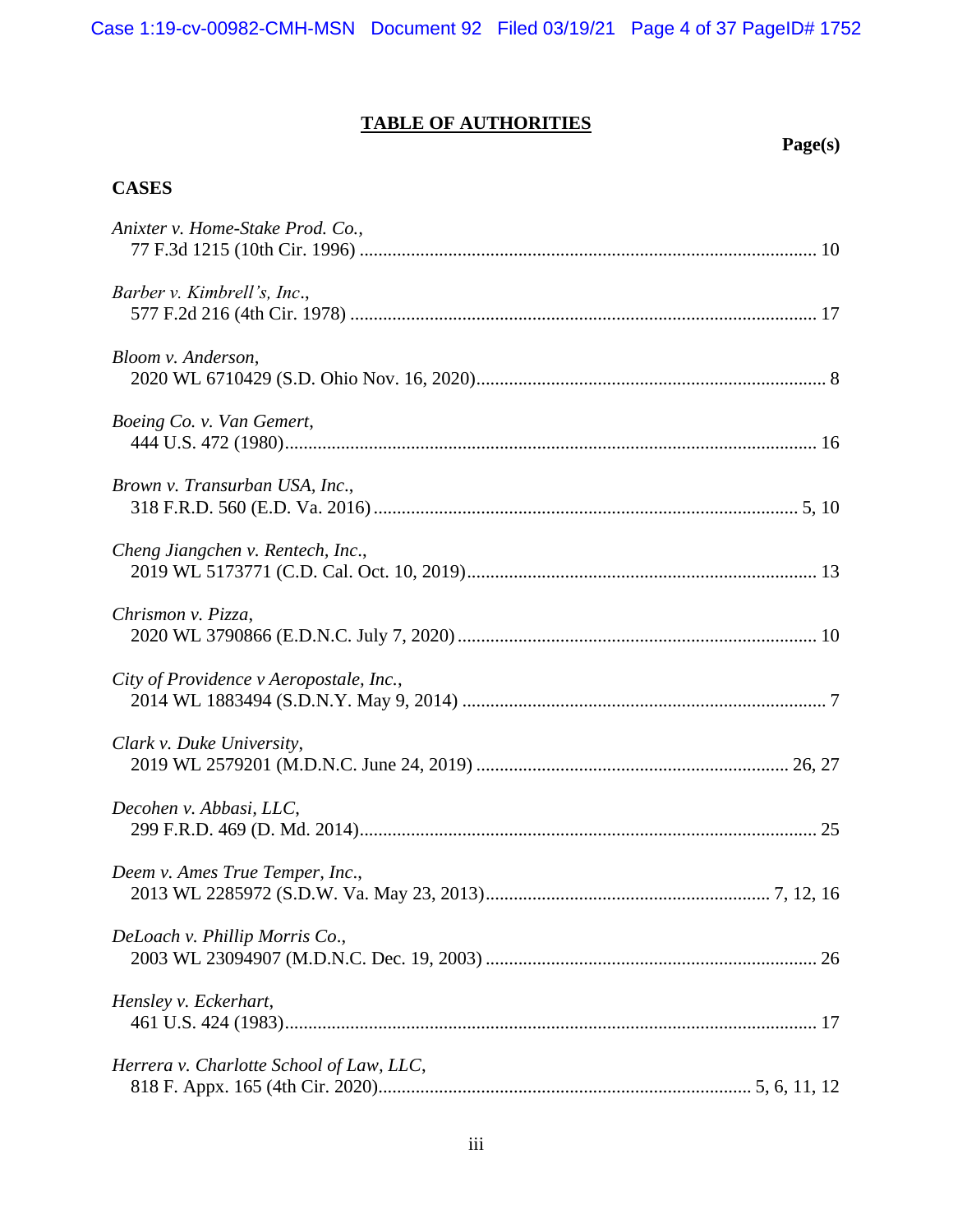| In re Abrams & Abrams, P.A.,                      |
|---------------------------------------------------|
| In re Celebrex (Celecoxib) Antitrust Litig.,      |
| In re Cendant Corp. PRIDES Litig.,                |
| In re Constellation Energy Grp. Inc. Sec. Litig., |
| In re Flowers Foods Inc. Sec. Litig.,             |
| In re Genworth Fin. Sec. Litig.,                  |
| In re HD Supply Holdings, Inc. Sec. Litig.,       |
| In re Hi-Crush Partners L.P. Sec. Litig.,         |
| In re Ikon Off. Sols., Inc., Sec. Litig.,         |
| In re Jiffy Lube Sec. Litig.,                     |
| In re Priceline.com, Inc. Sec. Litig.,            |
| In re Rayonier Inc. Sec. Litig.,                  |
| In re Star Sci., Inc. Sec. Litig.,                |
| In re Star Sci., Inc. Sec. Litig.,                |
| In re Titanium Dioxide Antitrust Litig.,          |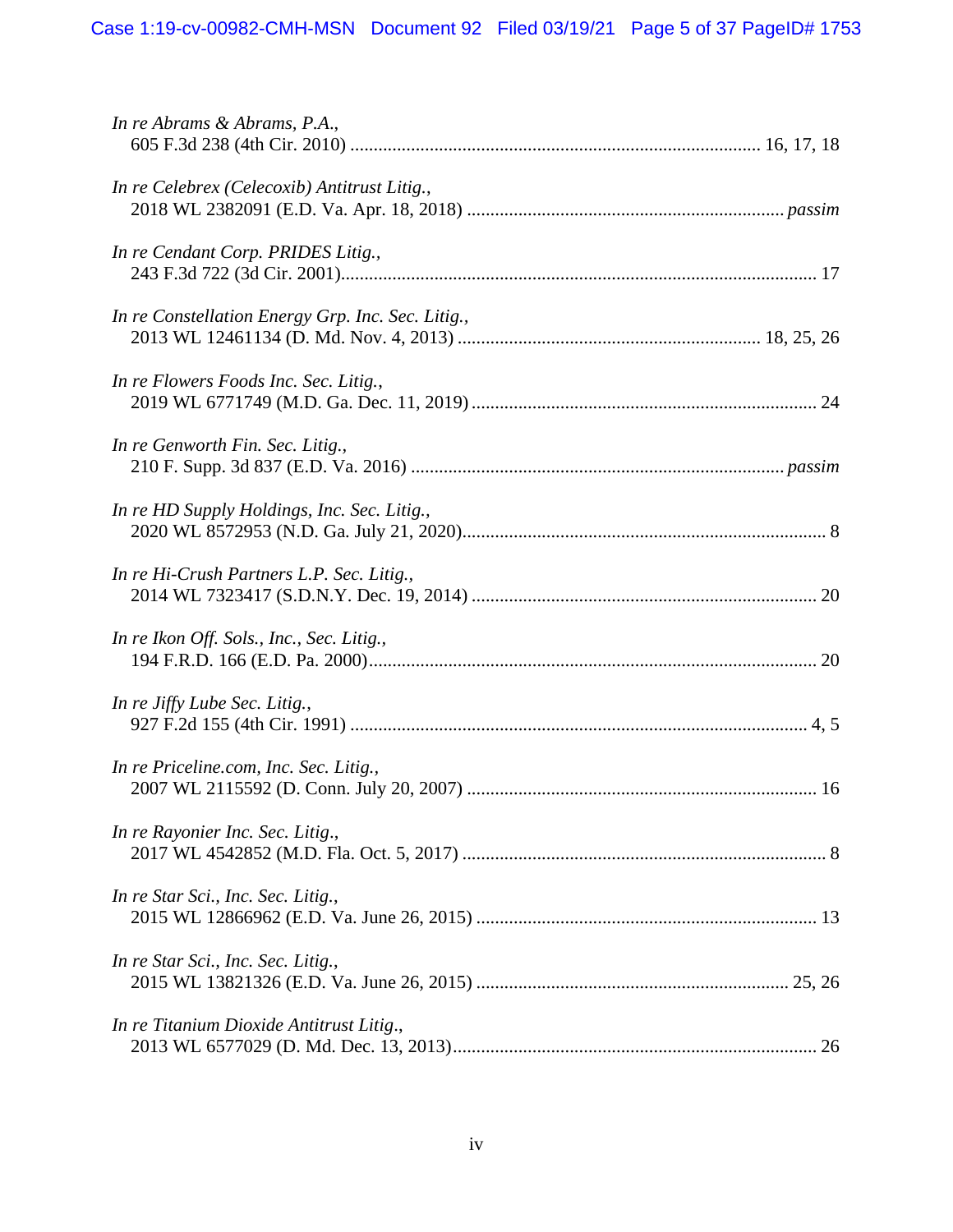| In re Veeco Instruments Inc. Sec. Litig., |
|-------------------------------------------|
| In re Wilmington Tr. Sec. Litig.,         |
| Johnson v. Georgia Highway Express, Inc., |
| KBC Asset Mgmt. NV v. 3D Sys. Corp.,      |
| Kelly v. Johns Hopkins Univ.,             |
| Knurr v. Orbital ATK, Inc.,               |
| Krakauer v. Dish Network,                 |
| Kruger v. Novant Health, Inc.,            |
| Phillips v. Triad Guar. Inc.,             |
| Phillips v. Triad Guar. Inc.,             |
| Robinson v. Carolina First Bank NA,       |
| Roman Zak v. Pedder,                      |
| Schwartz v. Urban Outfitters, Inc.,       |
| Scott v. Clarke,                          |
| Scott v. Family Dollar Stores, Inc.,      |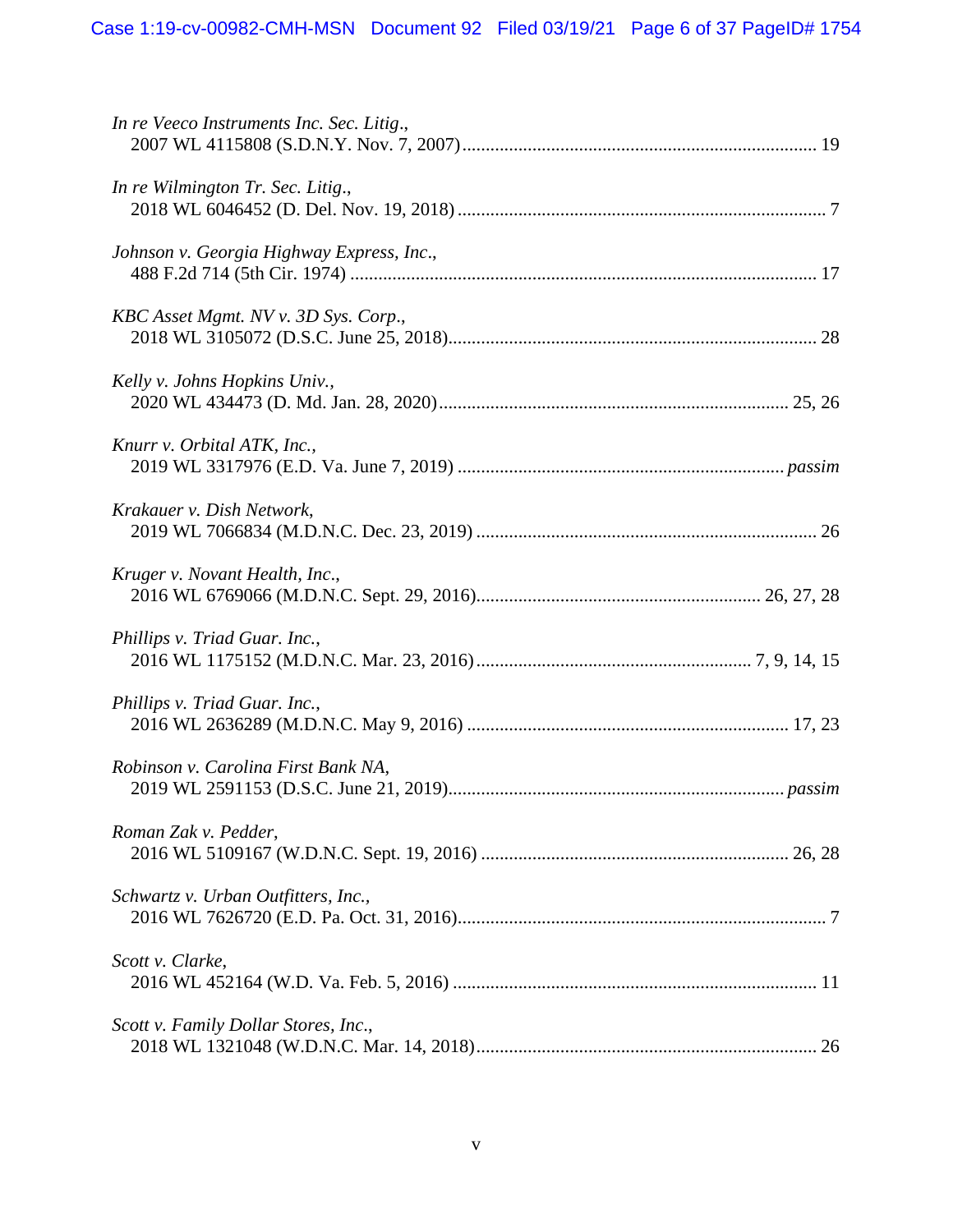| Seaman v. Duke Univ.,                         |
|-----------------------------------------------|
| Sims v. BB&T Corp.,                           |
| Sims v. BB&T Corporation,                     |
| Smith v. Res-Care, Inc.,                      |
| Sponn v. Emergent Biosolutions Inc.,          |
| Tellabs, Inc. v. Makor Issues & Rights, Ltd., |
| Temp. Servs., Inc. v. Am. Int'l Grp., Inc.,   |
| Thorpe v. Walter Inv. Mgmt. Corp.,            |
| <b>STATUTES</b>                               |
|                                               |
| <b>RULES</b>                                  |
|                                               |
| <b>OTHER AUTHORITIES</b>                      |
|                                               |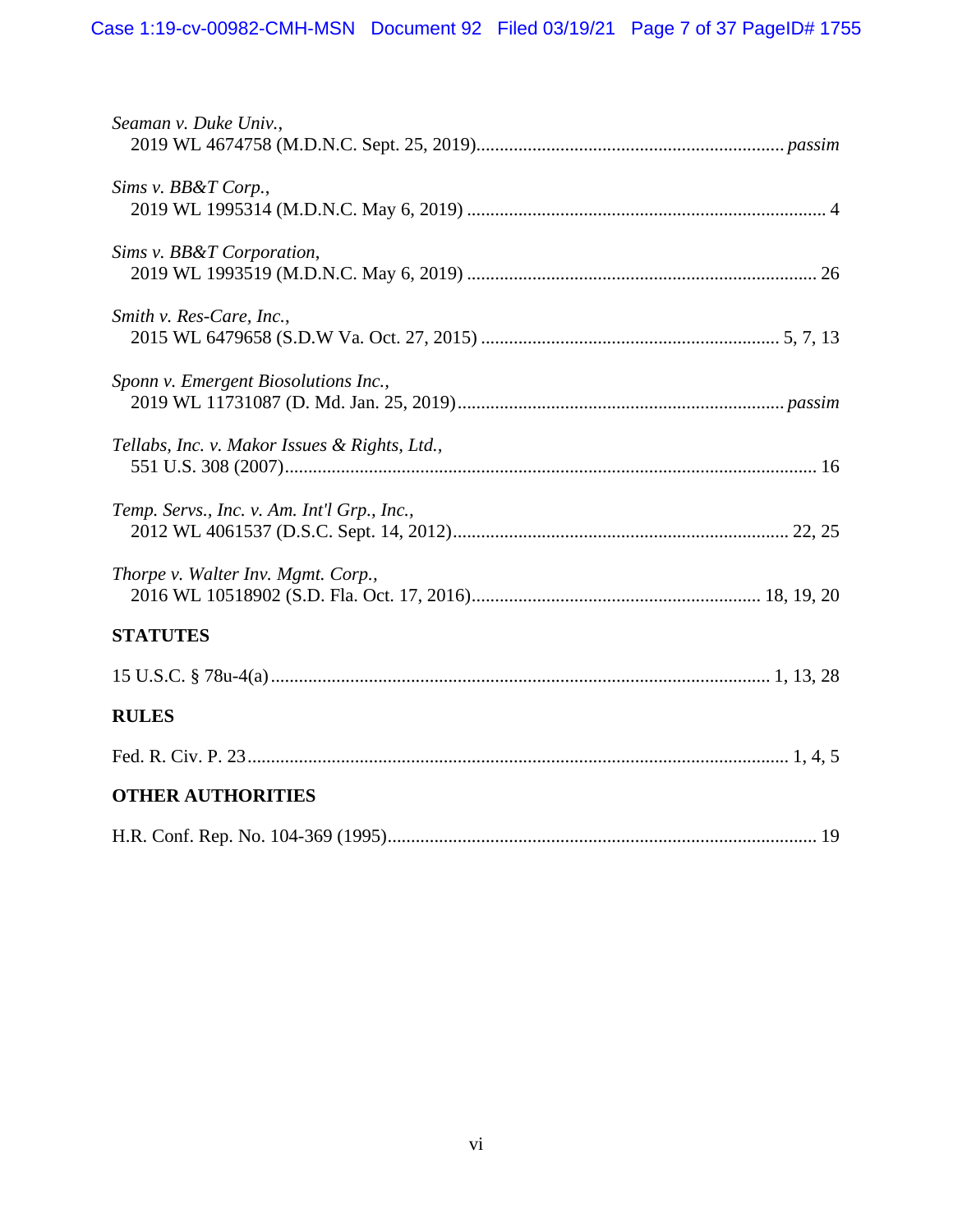Lead Plaintiff respectfully moves pursuant to Fed. R. Civ. P. 23 for final approval of (i) the proposed Settlement of the above-captioned securities class action (the "Action"); (ii) the proposed Plan of Allocation; and (iii) request for attorneys' fees and reimbursement of litigation expenses, as well as Lead Plaintiff's Representative Reimbursement pursuant to 15 U.S.C. §  $78u-4(a)(4)$ .<sup>1</sup> Pursuant to Local Civil Rule 7, Lead Counsel has conferred with Defendants' Counsel and certifies that Defendants do not oppose final approval of the Settlement, and take no position as to the Plan of Allocation and the attorneys' fees and litigation reimbursement request.

#### **I. PRELIMINARY STATEMENT**

After two years of hard-fought litigation, Lead Plaintiff and Lead Counsel have achieved an outstanding result for the Settlement Class—a \$25 million Settlement that represents a recovery of as much as 31% of the Class's likely maximum estimated damages available at trial, which is up to eight times greater than the 4.2% median recovery achieved in similarly-sized settlements. Moreover, the Settlement is exceptional when considering the very real risk that the Settlement Class would have obtained a far inferior recovery, or no recovery at all, had the litigation continued.

Indeed, establishing liability was by no means assured, as Defendants continued to dispute the pivotal issues of falsity, scienter, loss causation and damages. Plaintiff faced the considerable risk and expense of years of protracted litigation, including the inevitable appellate practice, all of which could have resulted in the Class recovering substantially less than the Settlement Amount—or nothing at all. Moreover, Plaintiff faced considerable risk of a lesser

<sup>&</sup>lt;sup>1</sup> Lead Plaintiff is the City of Atlanta Police Pension Fund and City of Atlanta Firefighters' Pension Fund ("Lead Plaintiff" or "Plaintiff"). Unless otherwise indicated, all capitalized terms have the meanings set forth in the Stipulation and Agreement of Settlement, dated December 14, 2020 (the "Stipulation") (ECF No. 84-1) or in the Declaration of Lester R. Hooker in Support of Lead Plaintiff's Motion for Final Approval of Class Action Settlement, the Plan of Allocation and Request for Attorneys' Fees and Expenses (the "Hooker Declaration" or "Hooker Decl."), filed herewith. Citations to "I" and "Ex." are to paragraphs in, and exhibits to, the Hooker Declaration. All citations and internal quotations are omitted; and all emphasis is added.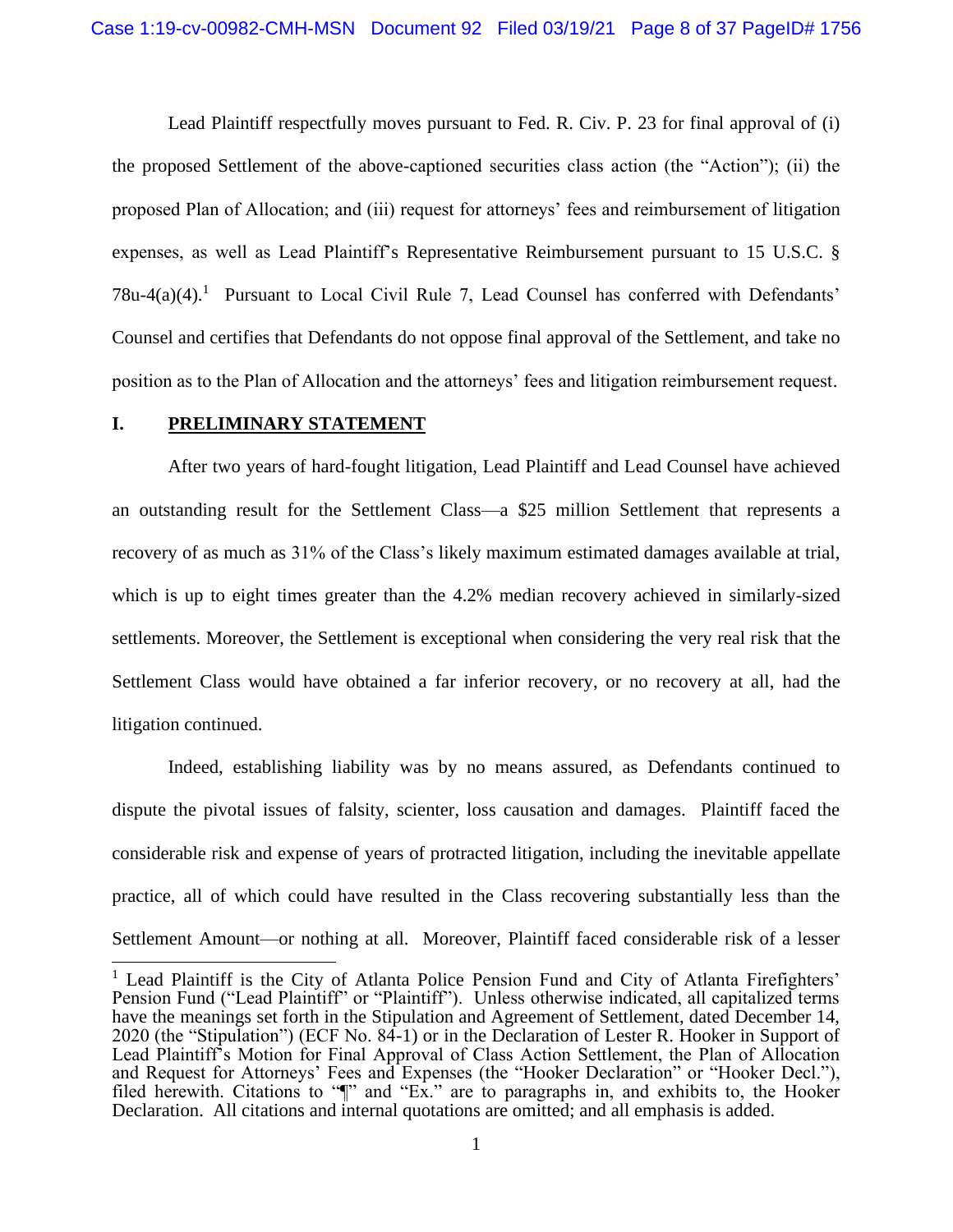recovery given GTT's current financial condition. For example, GTT has been unable to file with the SEC its quarterly financial results for an entire year; GTT's stock is currently trading at around \$2 per share, down 95% from its Class Period high of over \$61 per share; and the remaining proceeds of Defendants' Directors' and Officers' insurance were rapidly wasting. Accordingly, the risk of no recovery is especially salient here, as there are legitimate concerns with Defendants' ability to satisfy a judgment in excess of the Settlement Amount, which weighs heavily in favor of final approval.

In the face of these considerable challenges, and as detailed in the Hooker Declaration,<sup>2</sup> Lead Plaintiff and Lead Counsel achieved this result through extensive litigation efforts, including an exhaustive investigation, involving consultation with multiple experts and interviewing over a dozen confidential witnesses from across the globe, whose statements were critical to pleading Plaintiff's claims. The culmination of those efforts was a detailed 88-page Amended Complaint that was sufficiently particularized to withstanding Defendants' motion to dismiss. After successfully opposing that motion, Plaintiff completed comprehensive fact discovery, including reviewing approximately 415,000 pages of documents produced by Defendants and third parties, and engaged in extensive class certification-briefing and discovery, including the submission of a detailed report by Plaintiff's expert on loss causation and damages, leading to the successful certification of the Class. Plaintiff also researched, drafted and filed a detailed 115-page Second Amended Complaint incorporating newly uncovered accounting fraud claims, and prepared for eleven fact and expert witness depositions. Finally, Plaintiff engaged in extensive settlement negotiations, including two mediation sessions before two nationally

 $2$  The Hooker Declaration is an integral part of this submission and, for the sake of brevity in this memorandum, the Court is respectfully referred to it for a detailed description of the litigation, *inter alia*: the history of the Action ( $\P$ [17-50); the nature of the claims asserted ( $\P$ [21-24); the negotiations leading to the Settlement (¶¶51-55); the risks and uncertainties of continued litigation (¶¶58-63); and the terms of the Plan of Allocation (¶¶69-70).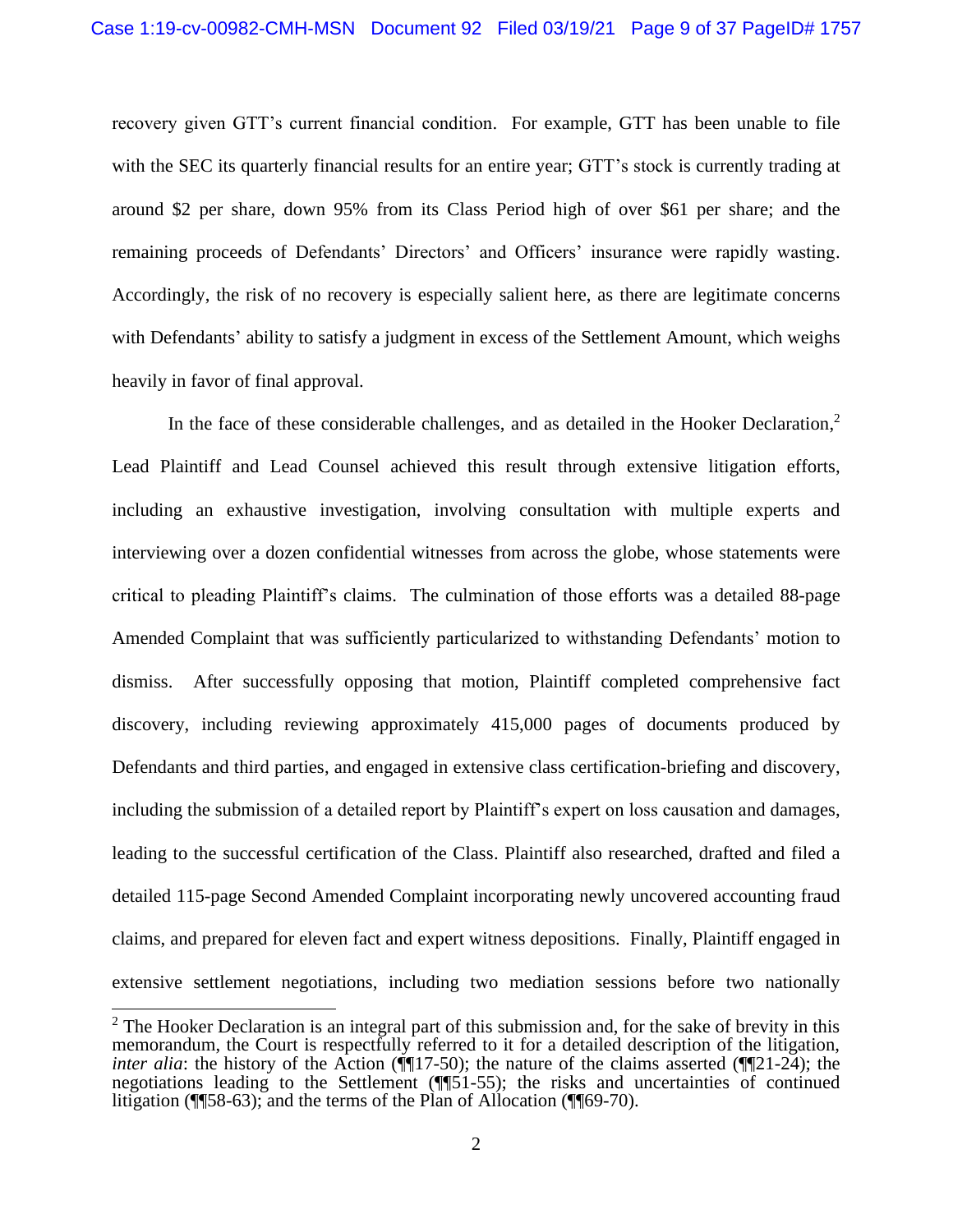acclaimed mediators—the Honorable Daniel Weinstein (Ret.), a highly accomplished former State of California Judge and founder of JAMS, and Mr. Jed Melnick, the Managing Mediator for the Weinstein Melnick Team. Accordingly, by the time the Settlement was reached, Plaintiff had a complete understanding of the strengths and weaknesses of their claims.

In light of the outstanding recovery, and the significant efforts undertaken in achieving it, Lead Counsel respectfully requests a fee award of one-third of the Settlement, which is well inline with fee awards in this District, the Fourth Circuit, and around the country in securities and complex class actions. *See, e.g., In re Celebrex (Celecoxib) Antitrust Litig.*, 2018 WL 2382091, at \*5 (E.D. Va. Apr. 18, 2018) (awarding one-third of \$94 million settlement); *Seaman v. Duke Univ.*, 2019 WL 4674758, at \*3 (M.D.N.C. Sept. 25, 2019) (awarding a one-third fee in a \$54.5 million recovery, noting that awards of one-third are "common" in complex class actions in the Fourth Circuit). Additionally, a lodestar "cross-check" fully supports this award, as the requested fee equates to a "multiplier" of just 1.54, which is well below the typical lodestar multiples awarded. *In re Genworth Fin. Sec. Litig.,* 210 F. Supp. 3d 837, 845 (E.D. Va. 2016) ("District courts within the Fourth Circuit have regularly approved attorneys' fees awards with 2–3 times lodestar multipliers"); *Seaman,* 2019 WL 4674758, at \*6 (multipliers in "large and complicated class actions have ranged from at least 2.26 to 4.5").

In addition, Lead Plaintiff—a sophisticated institutional investor who has actively supervised this Action—fully endorses Lead Counsel's fee request. Furthermore, while the deadline for objections has not passed, not a single objection or exclusion request has been filed, which is particularly significant given that 82% of the Class consists of institutional investors with the resources to object or opt-out, if warranted.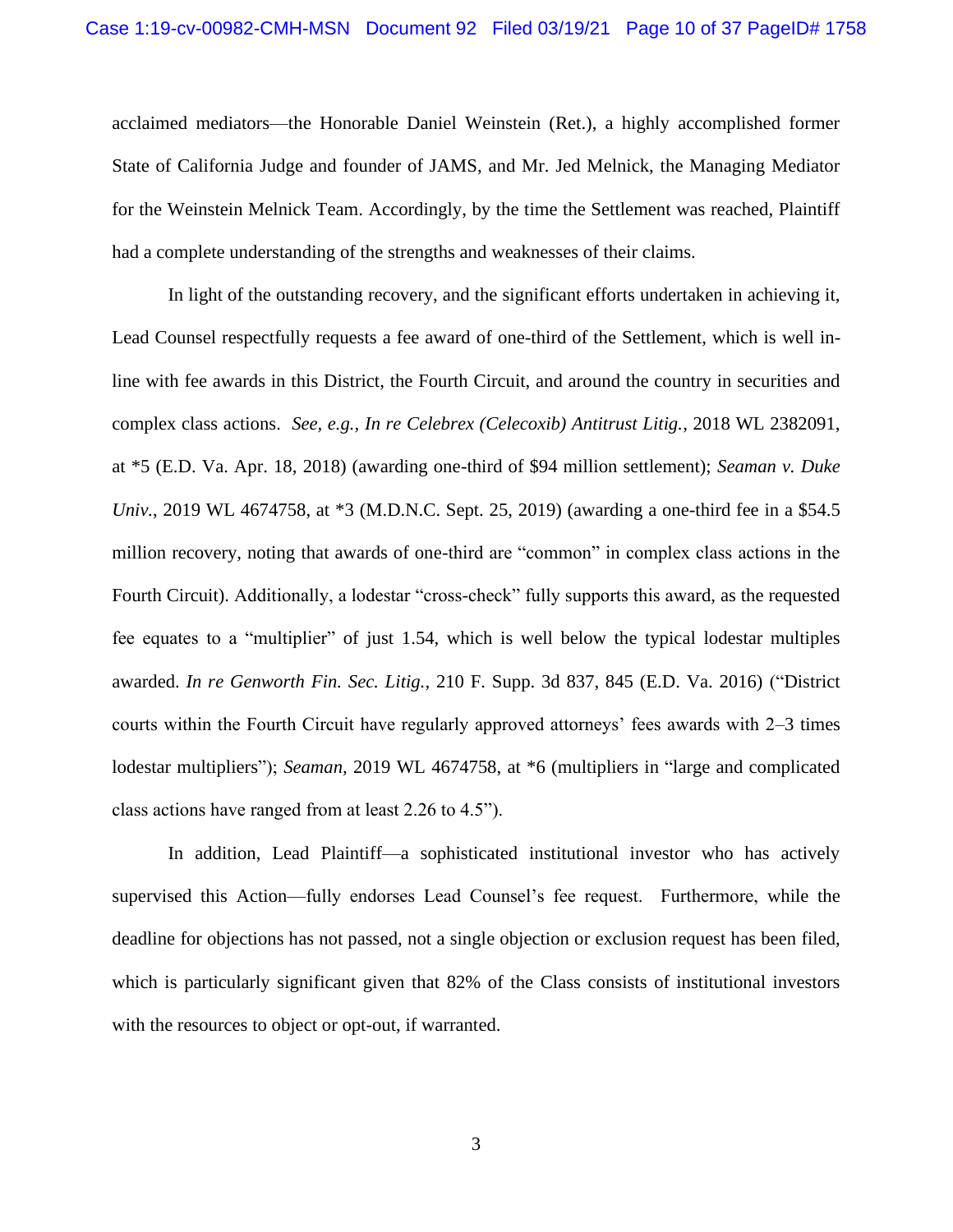Finally, Lead Plaintiff requests reimbursement of \$453,866.36 in litigation expenses—a reasonable amount that is well in-line with what is typically expended in similar cases. *See, e.g., Knurr v. Orbital ATK, Inc.,* 2019 WL 3317976, at \*1 (E.D. Va. June 7, 2019) (awarding over \$1.1 million in expenses). Similarly, Lead Plaintiff's \$7,500 Representative Reimbursement is fair and reasonable, as it is expressly contemplated by the PSLRA and routinely awarded in securities class actions. *See Sponn v. Emergent Biosolutions Inc.,* 2019 WL 11731087, at \*2 (D. Md. Jan. 25, 2019).

Accordingly, Lead Plaintiff respectfully asks this Court to approve the Settlement, the Plan of Allocation, and Lead Plaintiff's request for attorneys' fees and expenses.

### **II. THE TERMS OF THE PROPOSED SETTLEMENT**

Pursuant to ¶2.1 of the Stipulation, Defendants paid \$25 million into an Escrow Account for the benefit of the Settlement Class. The full terms and conditions are found in the Stipulation.

#### **III. THE PROPOSED SETTLEMENT WARRANTS FINAL APPROVAL**

#### **A. Legal Standard**

Courts in the Fourth Circuit have long recognized a strong public policy and presumption favoring settlement. *E.g., Robinson v. Carolina First Bank NA*, 2019 WL 2591153, at \*8 (D.S.C. June 21, 2019) (court's discretion in approving a settlement "should be exercised in light of the general judicial policy favoring settlement"). Indeed, "[i]t has long been clear that the law favors settlement" and "this is particularly true in class actions." *Sims v. BB&T Corp.*, 2019 WL 1995314, at \*3 (M.D.N.C. May 6, 2019).

Pursuant to Rule  $23(e)(2)$ , a class action settlement should be approved if the Court finds it "fair, reasonable, and adequate." Traditionally, the Fourth Circuit has instructed courts to analyze the "fairness" and "adequacy" factors set forth in *In re Jiffy Lube Sec. Litig.*, 927 F.2d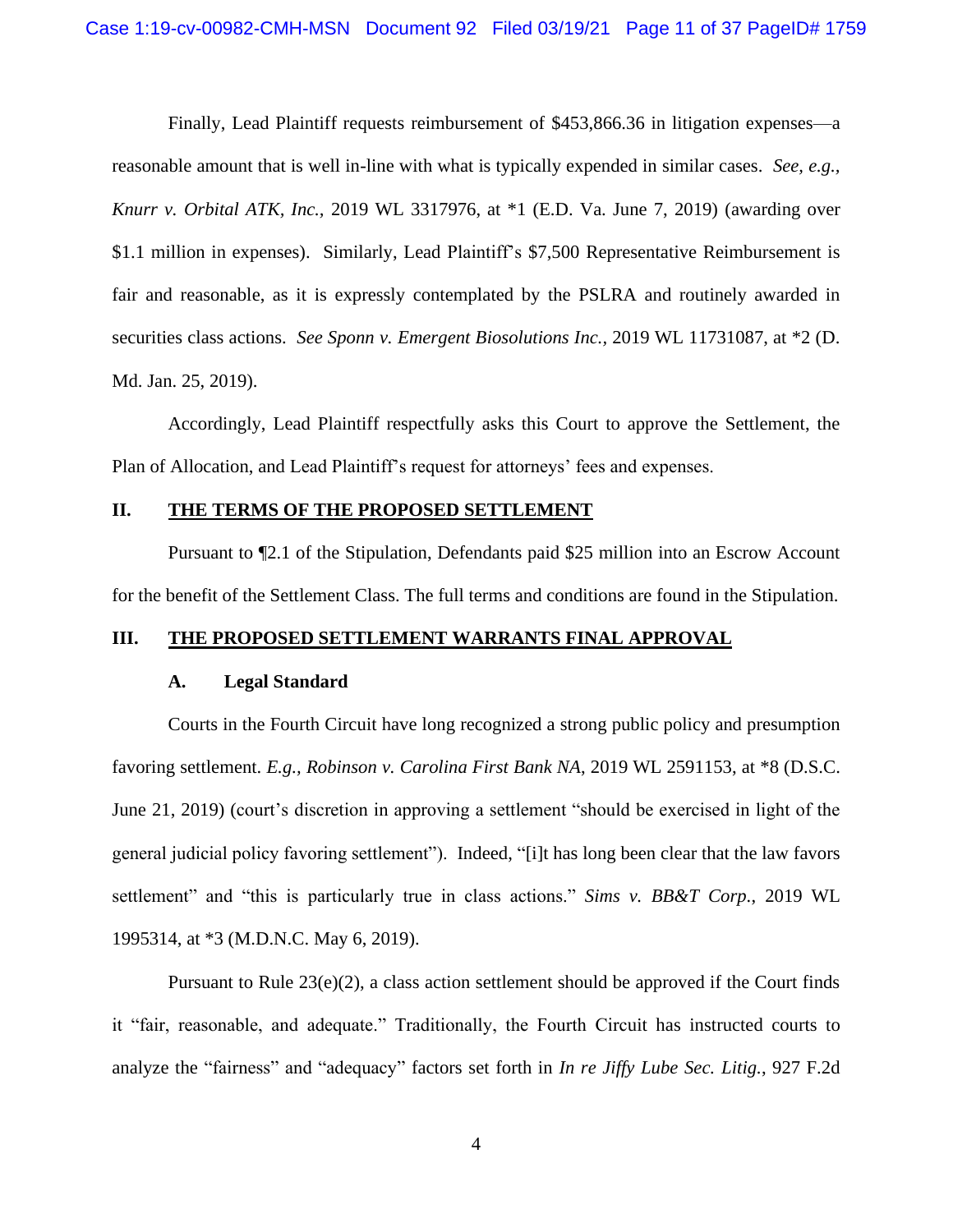155 (4th Cir. 1991) ("*Jiffy Lube*") when making this determination. 3 Rule 23(e) was amended in 2018, and these amendments gave new factors "for the district court to assess in evaluating fairness, reasonableness, and adequacy." *Herrera v. Charlotte School of Law, LLC*, 818 F. Appx. 165, 176, n.4 (4th Cir. 2020). <sup>4</sup> The "goal of this amendment is not to displace any [circuit's unique] factor[s]." Fed. R. Civ. P. 23(e)(2) Advisory Committee Notes to 2018 Amendment. Accordingly, the Fourth Circuit "continues to apply its own standards as they 'almost completely overlap with the new Rule  $23(e)(2)$  factors,' rendering the analysis the same." *Herrera*, 818 F. Appx. at 176, n.4. The Settlement easily satisfies each of these factors.

## **B. The Settlement is Fair and Reasonable and Should be Approved**

### **1. The Settlement was Reached after Extensive Litigation**

The first and second *Jiffy Lube* factors evaluate how far the case has come from inception to ensure that the "parties did not settle prematurely" and that all parties were apprised of the "strengths and weaknesses of their own and their adversaries' claims and defenses." *Smith v. Res-Care, Inc.*, 2015 WL 6479658, at \*\*5-6 (S.D.W Va. Oct. 27, 2015). These factors are easily satisfied here as the Parties agreed to settle only after extensive discovery had taken place, and the Class had been certified. *Brown v. Transurban USA, Inc*., 318 F.R.D. 560, 572 (E.D. Va.

<sup>&</sup>lt;sup>3</sup> The fairness *Jiffy Lube* factors are: "(1) the posture of the case at the time settlement was proposed, (2) the extent of discovery that had been conducted, (3) the circumstances surrounding the negotiations, and (4) the experience of counsel in the area of law." *Genworth*, 210 F. Supp.3d at 839-40 (E.D. Va. 2016) (quoting *Jiffy Lube*, 927 F.2d at 159). The adequacy *Jiffy Lube* factors are: "(1) the relative strength of the plaintiffs' case on the merits,  $(2)$  the existence of any difficulties of proof or strong defenses the plaintiffs are likely to encounter if the case goes to trial, (3) the anticipated duration and expense of additional litigation, (4) the solvency of the defendant[] and the likelihood of recovery on a litigated judgment, and (5) the degree of opposition to the settlement." *Id.* at 841 (quoting *Jiffy Lube*, 927 F.2d at 159).

 $4$  The amendment requires consideration of whether: (A) plaintiffs and counsel have adequately represented the class; (B) the settlement was negotiated at arm's-length; (C) the relief for the class is adequate, taking into account (i) the costs, risks, and delay of trial and appeal, (ii) the effectiveness of any proposed method of distributing relief to the class, including the method of processing class-member claims, (iii) the terms of any proposed fee award, including timing of payment, and (iv) any agreement required to be identified under Rule  $23(e)(3)$ ; and (D) the proposal treats class members equitably relative to each other. *See* Fed. R. Civ. P. 23(e)(2).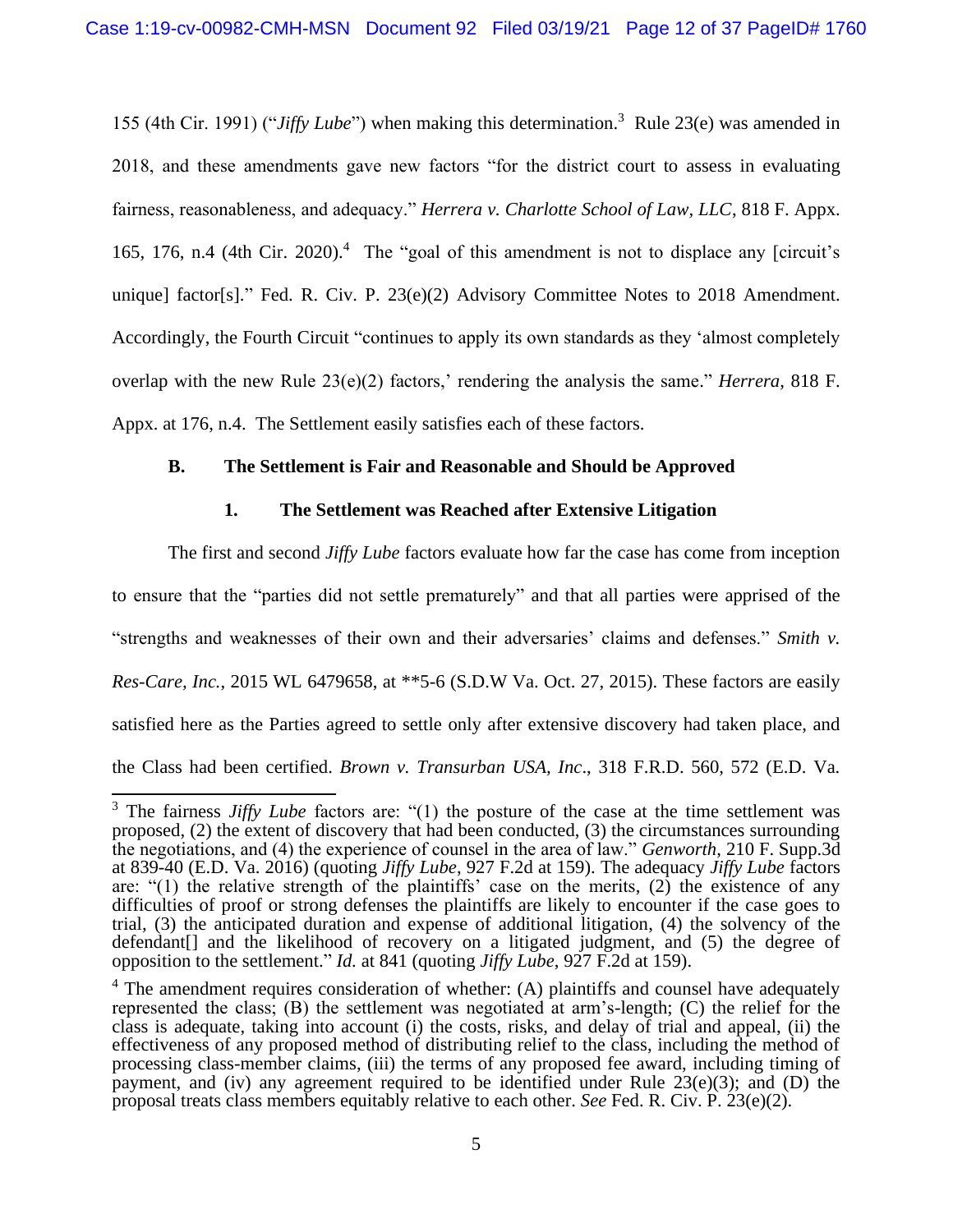2016) ("it is clear that plaintiffs have conducted sufficient discovery and investigation to...evaluate the merits of Defendants' positions during settlement negotiations").

At the time the Parties reached an agreement-in-principle, Lead Counsel had completed extensive litigation efforts, including conducting an exhaustive investigation that included locating and interviewing dozens of former employees of GTT and Interoute located in both the United States and throughout Europe, whose statements were critical in enabling Plaintiff to file a highly detailed amended complaint sufficient to withstand Defendants' motion to dismiss; moving for class certification, including submitting an opening expert report evidencing market efficiency, and negotiating a stipulation providing for certification; issuing and responding to numerous discovery requests, producing over 9,000 pages of documents in response to Defendants' requests, and obtaining and reviewing approximately 413,000 pages from Defendants in just 3 months; exchanging detailed privilege logs; noticing and preparing for eleven fact and expert witness depositions; and in-depth consultation with several experts on complex factual issues. ¶¶17-50.

Thus, the litigation had progressed materially and rapidly from its inception, and the merits of the Parties' claims and defenses had been thoroughly vetted through the discovery process, demonstrating the fairness of the proposed Settlement. *See e.g., Genworth*, 210 F. Supp. 3d at 840 (approving settlement following "extensive and hard-fought" process); *Herrera*, 818 Fed.Appx. at 177 (affirming fairness of settlement where the parties had engaged in "a year and a half of litigation involving significant motions practice and discovery").

#### **2. The Settlement Negotiations were Conducted at Arm's Length, with Experienced Mediators**

Courts consider the nature of the settlement negotiations in evaluating the settlement, and "[a]bsent evidence to the contrary, the Court should presume that settlement negotiations were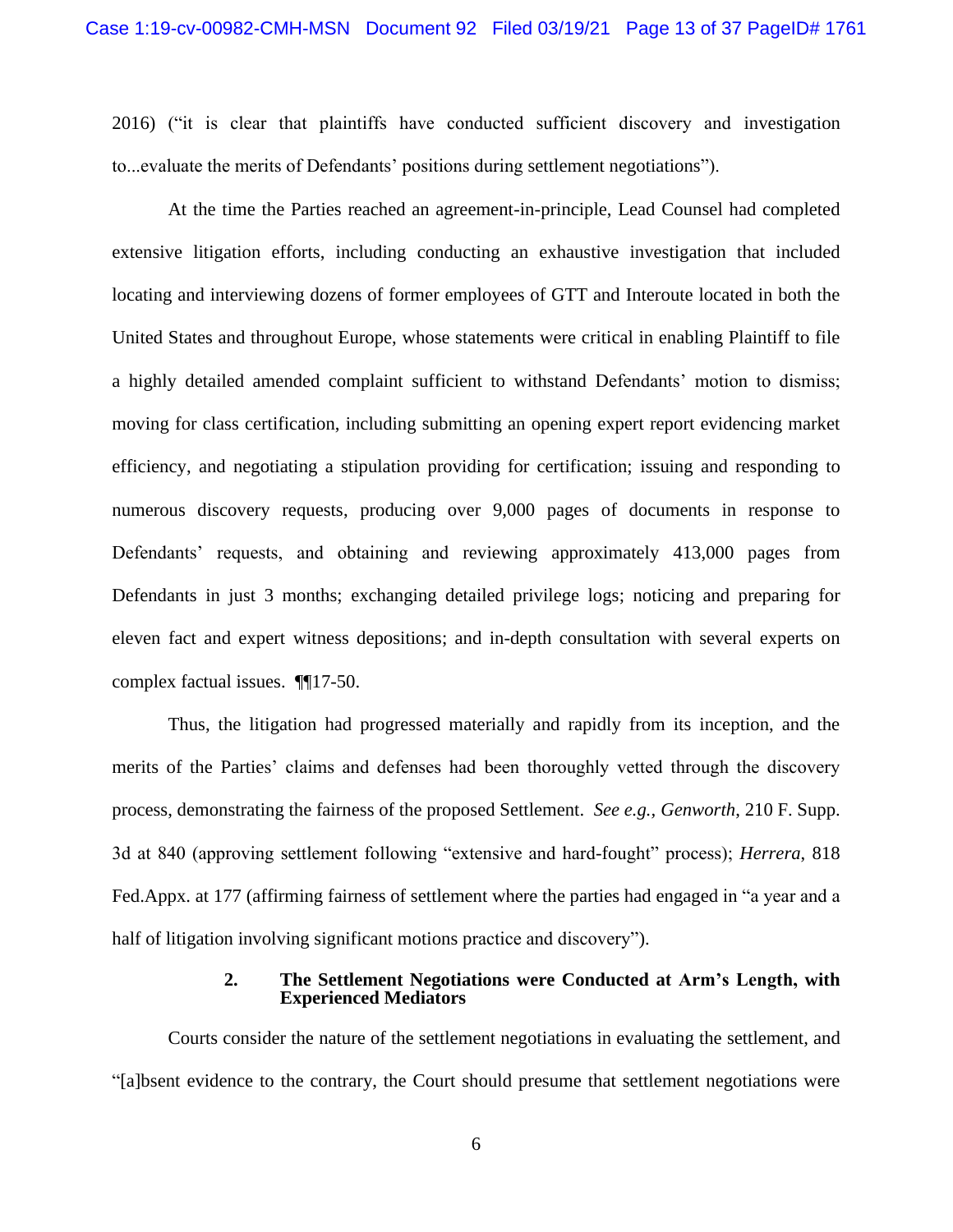conducted in good faith and that the resulting agreement was reached without collusion." *Deem v. Ames True Temper, Inc*., 2013 WL 2285972, at \*2 (S.D.W. Va. May 23, 2013).

Here, the Settlement negotiations involved an intensive mediation process, including the Parties' multiple detailed written submissions and presentations addressing hotly contested issues concerning liability and damages, conducted during two separate mediation sessions overseen by two experienced, widely respected mediators, Judge Weinstein and Mr. Melnick, who have mediated hundreds of complex disputes with aggregate values in the billions of dollars. Such extensive efforts demonstrate that the Settlement is fair and reasonable. *See City of Providence v Aeropostale, Inc.*, 2014 WL 1883494, at \*4 (S.D.N.Y. May 9, 2014) (hailing Judge Weinstein as "one of the nation's premier mediators in complex, multi-party, high stakes litigation, and one in whom this court reposes considerable confidence"); *Schwartz v. Urban Outfitters, Inc.,* 2016 WL 7626720, at \*3 (E.D. Pa. Oct. 31, 2016) (approving settlement given "intensive, arms-length negotiations, including mediation managed by Jed Melnick").

#### **3. The Action was Litigated and Settled by Counsel with Significant Experience in Securities Class Action Litigation**

The fourth *Jiffy Lube* fairness factor weighs the experience of counsel in the particular field of law. *See Smith*, 2015 WL 6479658, at \*6. Indeed, "concerns of collusion" are minimized where counsel for both sides are "nationally recognized members of the securities litigation bar." *Phillips v. Triad Guar. Inc.*, 2016 WL 1175152, at \*3 (M.D.N.C. Mar. 23, 2016).

Here, Lead Counsel is highly experienced and well-respected in the field of securities class action litigation and has an extensive track record in numerous large cash recoveries on behalf of classes it has represented. *See, e.g., In re Wilmington Tr. Sec. Litig*., 2018 WL 6046452, at \*8 (D. Del. Nov. 19, 2018) (approving \$210 million settlement, noting Saxena White was "highly experienced" and that "the significant amount of recovery in the settlement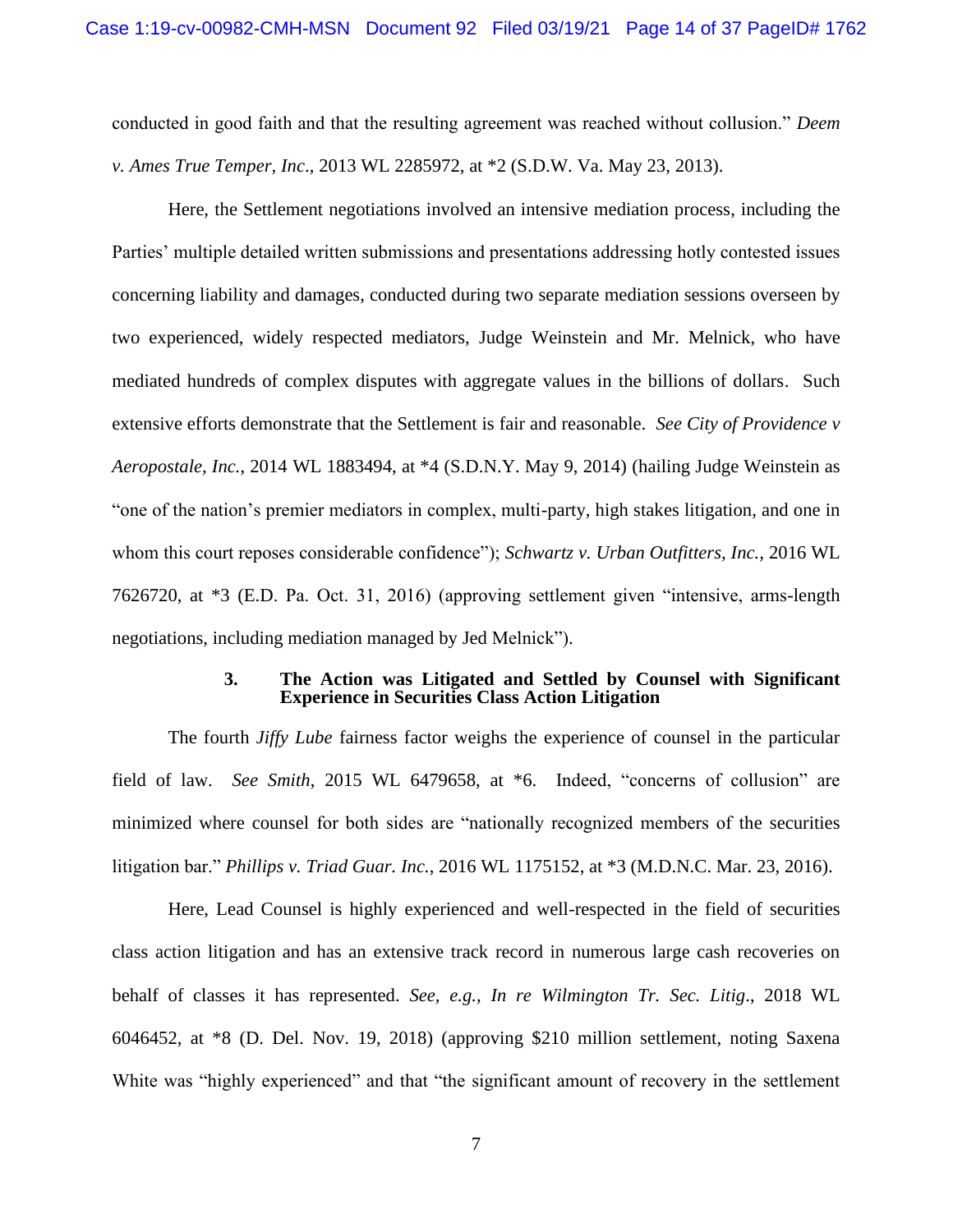agreements attests to their efficiency"); *In re Rayonier Inc. Sec. Litig*., 2017 WL 4542852, at \*1 (M.D. Fla. Oct. 5, 2017) (\$73 million recovery); *In re HD Supply Holdings, Inc. Sec. Litig.,* 2020 WL 8572953, at  $*2$  (N.D. Ga. July 21, 2020) (approving \$50 million settlement and noting that Saxena White "conducted the litigation and achieved the Settlement with skill, perseverance, and diligent advocacy"). Moreover, Saxena White has been recognized not only for its major successes, but also because it is a "federally-certified minority and woman-owned firm"—the only such firm representing institutional investors in the securities class action litigation industry. *Bloom v. Anderson*, 2020 WL 6710429, at \*9 (S.D. Ohio Nov. 16, 2020) (finding Saxena White as "best suited" to represent "a large and heterogeneous group of investors").

Additionally, Cravath, Swaine & Moore LLP ("Cravath") is one of the most preeminent defense firms in the nation, with highly skilled attorneys that zealously represented Defendants. Notwithstanding this experienced and formidable opposition, Plaintiff was able to develop its case to resolve the litigation on terms highly favorable to the Class, demonstrating that the Settlement is fair and reasonable, and should be approved. *Genworth,* 210 F. Supp. 3d at 841.

#### **C. The Settlement is Adequate and Should be Approved**

#### **1. The Strength of Plaintiff's Case and the Difficulties of Proof and Defenses Lead Plaintiff Would Encounter at Trial Support Settlement**

The first and second *Jiffy Lube* adequacy factors "require the Court to examine how much the class sacrifices in settling a potentially strong case in light of how much the class gains in avoiding the uncertainty of a potentially difficult case." *Robinson,* 2019 WL 2591153, at \*10. As detailed in the Hooker Declaration ( $\P$ [7-8), while Plaintiff believes that its claims have merit, Defendants lodged multiple credible defenses, each of which presented grave risks and easily could have resulted in either a substantially lower or no recovery.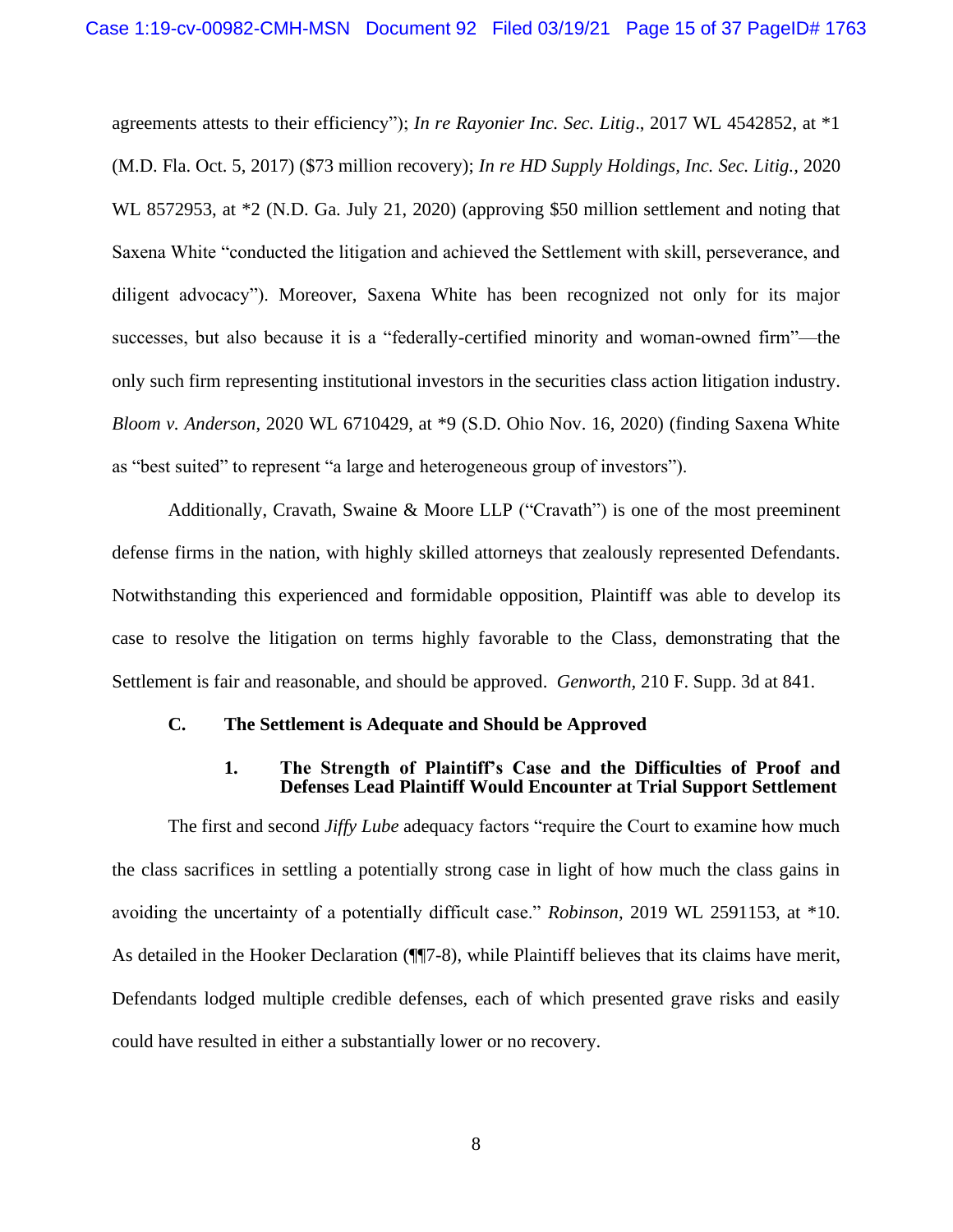Indeed, as an initial matter, securities cases, like the present one, are "notably difficult and notoriously uncertain." *Phillips*, 2016 WL 1175152, at \*4. The complexities of this Action—and the ensuing risks therefrom—were even more pronounced here, especially in light of the risk that sources of settlement funding would be depleted, as detailed below.

Critically, Defendants have vehemently denied all of Plaintiff's allegations. Defendants presented strong and credible arguments as to falsity, materiality, and loss causation in their motion to dismiss the Amended Complaint and were on the eve of filing a motion to dismiss the SAC at the time settlement was reached. For example, Defendants maintained throughout the litigation that their statements that the Interoute integration was "on track" were either immaterial to investors or were accurate as Defendants completed each phase of the integration within the predicted time period. *See* ECF No. 47. Similarly, Defendants argued that they fully informed investors of Interoute's significant cloud services business. *See Id*. Moreover, with respect to scienter, Defendants argued that they believed their statements concerning Interoute's strategic fit with GTT were accurate at all times, and that the lack of insider selling weighed against any finding of scienter. Although Plaintiff believed that it had strong arguments in response, Plaintiff also recognized that there was a real risk that the Court on summary judgment or a jury after trial could have found no violations of the securities laws. *See Genworth,* 210 F. Supp. 3d at 841 ("plaintiffs would also need to prove that the statements made were in fact false, as opposed to mere projections not subject to liability…Even with a strong case, the plaintiffs nonetheless face a large risk before a jury").

Furthermore, Defendants argued that Plaintiff could not establish loss causation for their claims because: (i) none of the alleged disclosures revealed new information regarding the similarities (or lack thereof) between GTT and Interoute; (ii) none of the alleged corrective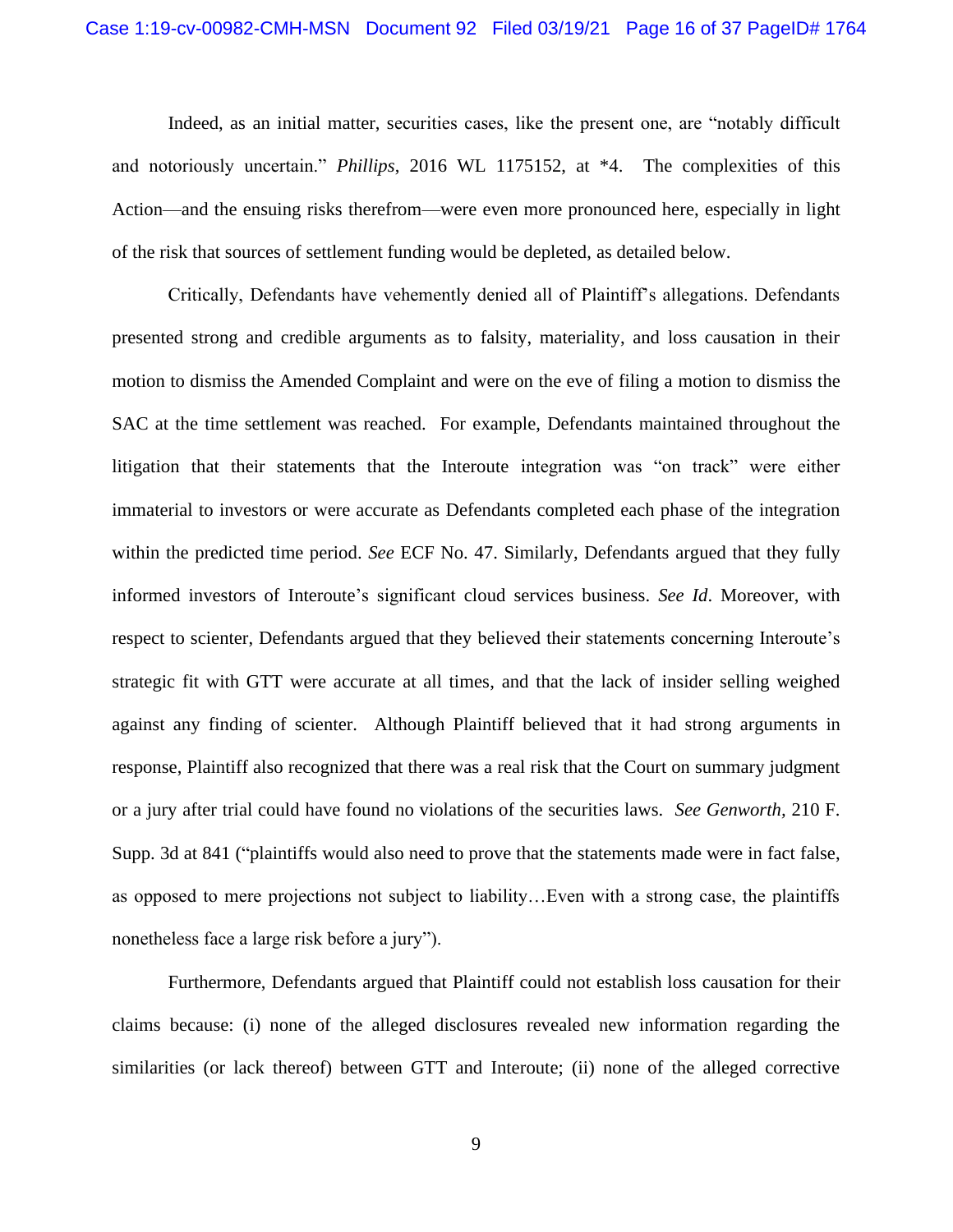disclosures revealed new information about the timing of the integration; and (iii) to the extent the May 8, 2019 and August 8, 2019 earnings calls disclosed integration challenges, those were issues representing bad news, not corrective information. *See* ECF No. 47. Had Defendants prevailed on these arguments, the Class's recovery would have been severely limited, or eliminated altogether. *See Genworth,* 210 F. Supp. 3d at 841-42 ("plaintiffs at trial would bear the burden of conveying complex information to a jury using financial records, complicated accounting principles, and expert testimony…The high risk faced by taking the case to a jury verdict demonstrates the adequacy of this [] settlement").

Taken collectively, Defendants' arguments threatened the viability of the entire Action risks that would have persisted throughout the litigation and inevitable appeals. Thus, the Settlement ensures the Class Members will receive reasonable compensation considering the uncertainties of litigating to a judgment. *See, e.g., Brown,* 318 F.R.D. at 573 ("[i]n light of the risks inherent in proceeding to trial, the Court agrees that the first two factors weigh in favor of the adequacy of the proposed Settlement"); *Chrismon v. Pizza*, 2020 WL 3790866, at \*5 (E.D.N.C. July 7, 2020) ("[i]f settlement has any purpose at all, it is to avoid a trial on the merits because of the uncertainty of the outcome").<sup>5</sup>

#### **2. The Costs and Delay of Continued Litigation**

The third *Jiffy Lube* adequacy factor "examines the anticipated duration and expense of additional litigation." *Robinson*, 2019 WL 2591153, at \*10. "In a case such as this, a fully contested class action lawsuit would be expected to take significant time to resolve at the District Court level and additional time would result from any appeals." *Id*. Significantly, continued prosecution of this Action would run up significant litigation costs, drastically reducing the

<sup>5</sup> *See also Anixter v. Home-Stake Prod. Co.,* 77 F.3d 1215, 1233 (10th Cir. 1996) (court overturned securities fraud class action jury verdict for plaintiffs in case filed in 1973 and tried in 1988 on the basis of 1994 Supreme Court opinion).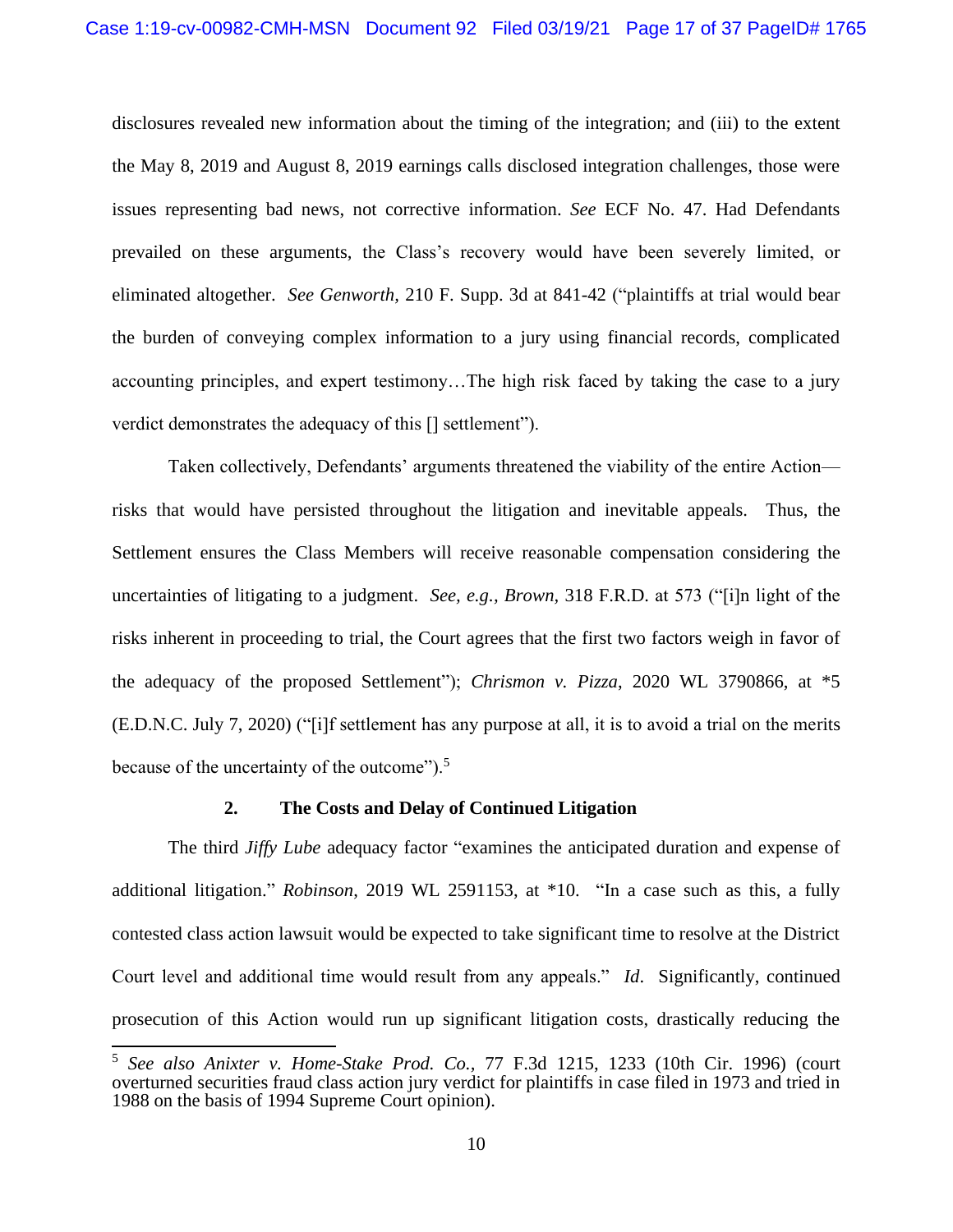proceeds remaining in Defendants' wasting D&O insurance coverage.

Indeed, if not for this Settlement, the Action would have continued to be fiercely contested. A full briefing of Defendants' anticipated motion to dismiss the SAC, followed by continued extensive fact and expert discovery would be required. Further, taking into account the costs of briefing summary judgment and conducting a trial, the expenditures would become even more substantial, to the point of potentially exhausting any and all funds available to Defendants to settle this case. *See, e.g., Herrera*, 818 Fed. Appx. at 177 (adequacy where "ensuing litigation would quickly deplete the limited settlement fund, thereby dramatically reducing and potential recovery"); *Scott v. Clarke*, 2016 WL 452164, at \*13, n.7 (W.D. Va. Feb. 5, 2016) ("Plaintiffs understandably abided by the aphorism that a bird in the hand is worth two in the bush" by settling and foregoing "the opportunity for some marginally-increased, costly, and uncertain relief in exchange for a substantial, guaranteed, and immediate quarry").

The Settlement represents an extraordinary result for the Class. Indeed, the \$25 million recovery represents between 7.6% and 31% of the Class's likely recoverable damages, which Plaintiff's expert calculated could range between \$80 million and \$329 million. Accordingly, the Settlement Amount represents a recovery that is up to *eight* times the typical securities class action recovery, which between 2010 and 2019 was just 4.2% for similarly-sized settlements.<sup>6</sup>

#### **3. Defendant's Financial Condition and the Likelihood of Recovery on a Litigated Judgment Support the Adequacy of the Settlement**

Plaintiff recognizes the significant risk posed by GTT's current financial condition. As detailed in the SAC and the Company's SEC filings, in September 2020 GTT disclosed, among other things, that it was undertaking a review of accounting and internal control issues; the

<sup>6</sup> *See* Cornerstone Research, Securities Class Action Settlements—2020 Review and Analysis, at 6 (Mar. 17, 2021), https://www.cornerstone.com/Publications/Reports/Securities-Class-Action-Settlements-2020-Review-and-Analysis.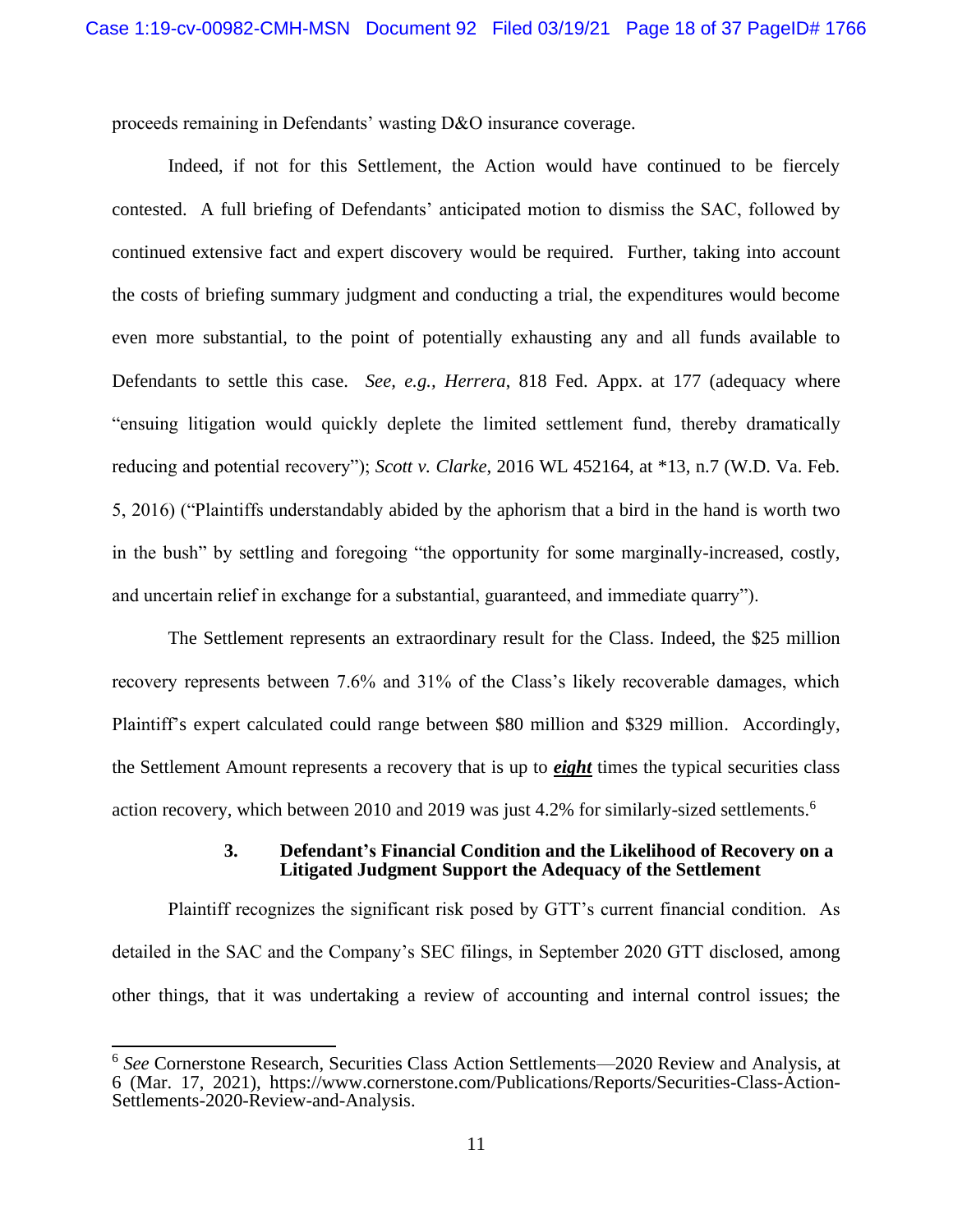Company has not filed any financial statements with the SEC in one year; and GTT had been informed by the NYSE that GTT's stock might be delisted if the Company does not comply with its reporting requirements by August 2021. Furthermore, GTT's stock price has recently traded below \$2, with a current market capitalization of approximately \$120 million, and its D&O insurance policy was rapidly wasting. Thus, had litigation continued, there was a very real risk (if not likelihood), that the Settlement Class would recover less than the \$25 million settlement amount, or even nothing at all.

In light of these considerations, the Settlement represents an exceptional recovery for the Class. *See*, *e.g.*, *Herrera*, 818 Fed. Appx. at 177 (affirming adequacy of settlement where, "Defendants' liabilities far exceed their assets"); *Genworth*, 210 F. Supp. 3d at 842 (given company's share price decline and financial condition, the settlement "protects the plaintiffs from non-recovery in the chance of a large jury verdict rendering [the company] insolvent").

#### **4. The Positive Reaction of the Settlement Class to the Settlement**

"The lack of objections and opt-out requests are important factors contributing to a conclusion that the settlement is fair and reasonable." *Deem*, 2013 WL 2285972, at \*2. In this case 19,586 Notice Packets were mailed to potential Settlement Class Members and nominees. Ex. B to Hooker Decl. at ¶¶4-10. Additionally, the Summary Notice was published in *Investor's Business Daily* and transmitted over the *PR Newswire*. *Id.,* ¶11. While the time period for objecting to the Settlement – April 2, 2021 – has not yet passed, as of the date of this filing, Lead Counsel have received no objections to any aspect of the Settlement, the Plan of Allocation, or the attorneys' fees and expense request. Importantly, Lead Plaintiff is a "sophisticated institutional investor" who has actively participated in the litigation and endorsed the Settlement and the attorneys' fee request, which weighs in favor of approving the Settlement. *See Orbital*, 2019 WL 3317976, at \*2. The overwhelming approval by Settlement Class Members is an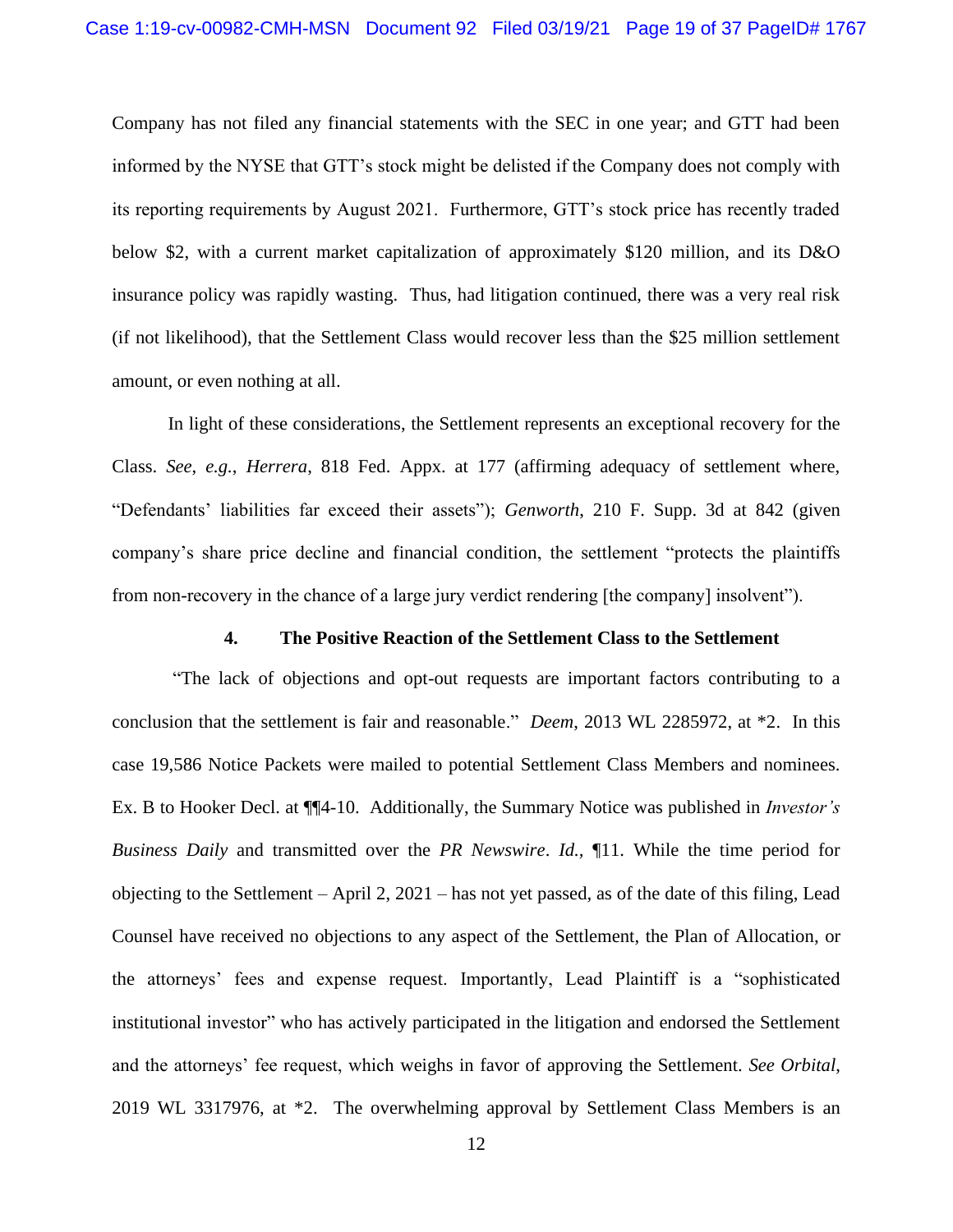important factor in evaluating the Settlement and supports final approval by the Court.

## **D. Additional Factors Support Final Approval of the Settlement**

With respect to the manner in which the Settlement will be distributed, the proposed Plan of Allocation easily satisfies Rule 23(e)(2)(D) because it treats all Settlement Class Members equally. As set forth in Section IV below, the Net Settlement Fund will be allocated to Authorized Claimants on a *pro rata* basis based on the relative size of their Recognized Claims.

Further, the Settlement readily meets the requirements of Rule  $23(e)(2)(C)$ .<sup>7</sup> The Notice complied in all respects with the requirements set forth in the Stipulation and the Preliminary Approval Order. ¶¶64-68. Indeed, the Court-approved Notice contained all the information required by Rule  $23(c)(2)(B)$ , the PSLRA, 15 U.S.C.  $\S 78u-4(a)(7)$ , and due process because it sufficiently apprised the Class of "the nature of the action, the definition of the Class, the Class's claims [], the Settlement's terms, how Class Members could receive a payment, how to opt out of the Settlement, how to object to the Settlement, details of the fairness hearing, the binding effect of the judgment," and other information. *See Robinson*, 2019 WL 2591153, at \*3; *see also In re Star Sci., Inc. Sec. Litig.*, 2015 WL 12866962, at \*3 (E.D. Va. June 26, 2015) (approving similar notice program in securities class action). The Notice also provided information on how to submit a Claim Form and informed potential Class Members of the avenues available to them to obtain additional information necessary to make an informed decision, including by contacting Lead Counsel or visiting the Settlement Website. *See Smith*, 2015 WL 6479658, at \*3-4 (approving notice providing a toll-free number for inquiries, counsel's contact information, and

<sup>&</sup>lt;sup>7</sup> With respect to Rule  $23(e)(2)(C)(iv)$ , the Parties entered into a Supplemental Agreement under which Defendants may terminate the Settlement if requests for exclusion from the Settlement Class reach a certain threshold—generally called a "blow provision"—that is standard in securities class actions. *See Cheng Jiangchen v. Rentech, Inc*., 2019 WL 5173771, at \*7 (C.D. Cal. Oct. 10, 2019) ("This type of agreement is common in securities fraud actions and does not weigh against [settlement] approval.").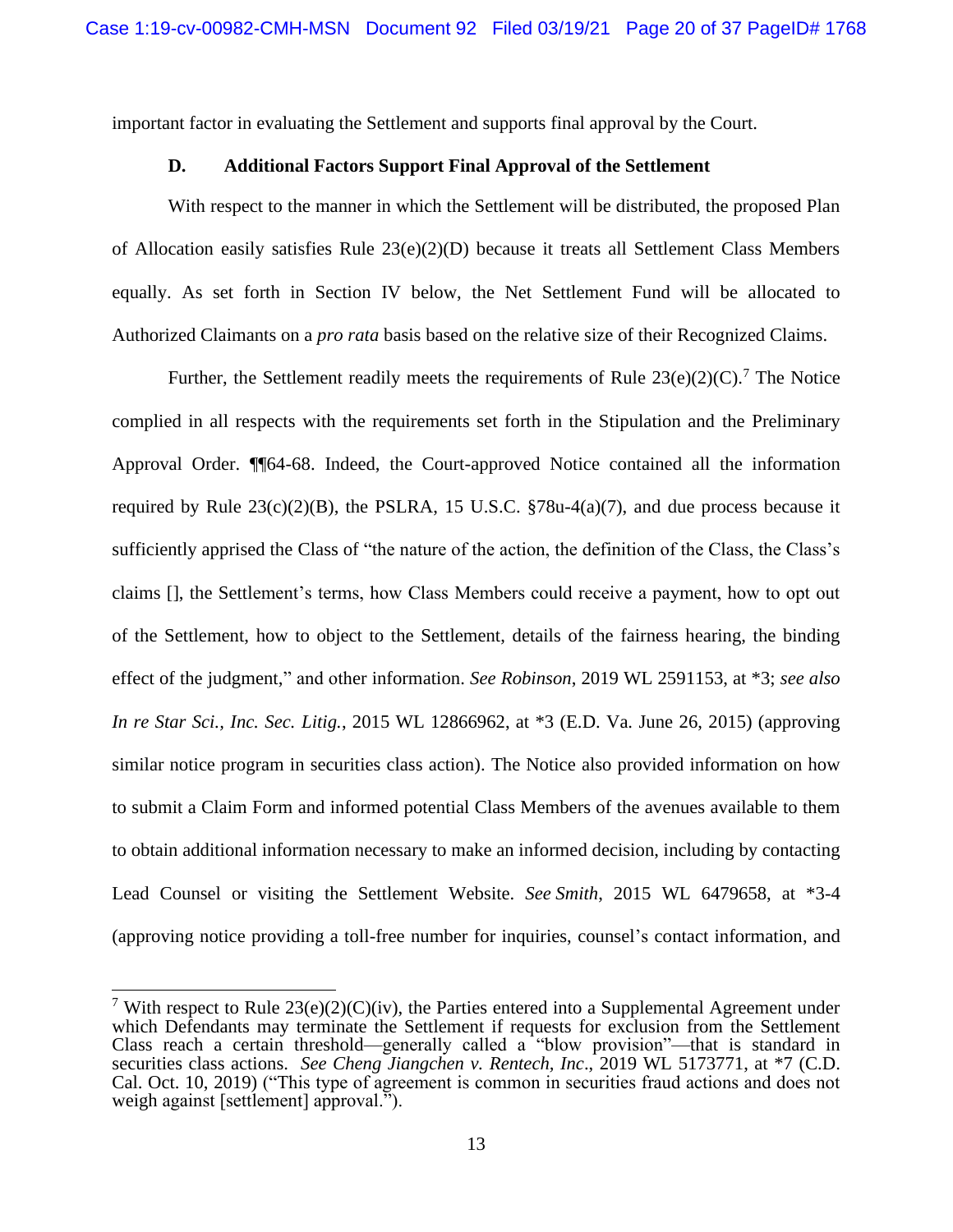instructions on how to file a claim).

Further, the Court-appointed Claims Administrator has mailed 19,586 copies of the Notice Packet, published the Summary Notice and maintains a website dedicated to the Action, which provides all information and documentation pertinent to the Settlement. Ex. B at ¶10; *see also Phillips*, 2016 WL 1175152, at \*1, \*5 (publication of summary notice in *Investor's Business Daily* and via *PR Newswire*, establishment of website, and mailing notice to thousands of potential class members constituted sufficient notice).<sup>8</sup>

#### **IV. THE PLAN OF ALLOCATION SHOULD BE APPROVED**

The objective of a plan of allocation is to provide an equitable method for distributing a settlement fund among eligible class members. A plan of allocation should be approved when it "accounts for when claimants purchased their securities and for how long they held the stock, considerations that have been approved by courts in this district." *Genworth,* 210 F.Supp.3d at 843. The Plan of Allocation, which is set forth in the Notice disseminated to the Settlement Class pursuant to the Preliminary Approval Order, also warrants the Court's approval.

Here, the Plan of Allocation was developed by Plaintiff in consultation with its damages expert after careful consideration of Plaintiff's theories of liability and alleged damages under the Exchange Act. In developing the Plan, Plaintiff's expert calculated the estimated amount of artificial inflation in the price of GTT's common stock during the Settlement Class Period by considering how the stock price changed after the announcement of each alleged corrective disclosure and adjusting for price changes that were attributable to market or industry forces, or otherwise unrelated to the alleged fraud. *See* Notice at ¶54. Under the Plan of Allocation, a Recognized Loss Amount will be calculated for each purchase or acquisition of GTT common

<sup>&</sup>lt;sup>8</sup> With respect to Rule  $23(e)(2)(C)(iii)$ , the terms of the proposed award of attorneys' fees were fully disclosed in the Notice and are highly reasonable in light of the work performed and the results obtained, as set forth below in Section VI.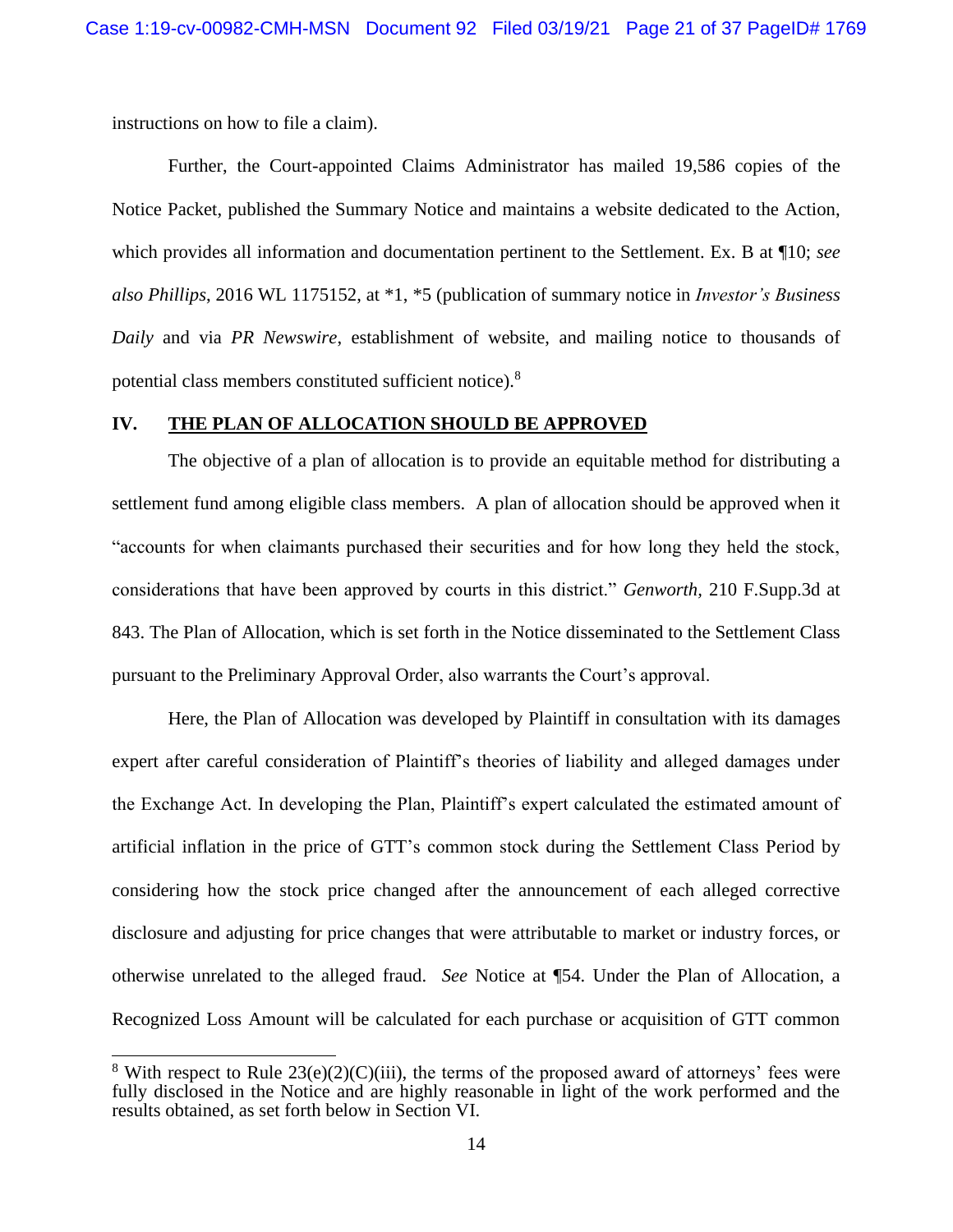stock by an eligible Class Member in order to derive the amount of each Authorized Claimant's Recognized Claim, and the Net Settlement Fund will be allocated to Authorized Claimants on a *pro rata* basis based on the relative size of their respective Recognized Claims. *See* Notice at ¶¶57-70. Courts routinely approve substantially similar methods of distributing recoveries in securities class actions such as this one, and Plaintiff respectfully submits that this Court should approve the Plan of Allocation submitted here. *See, e.g., Phillips,* 2016 WL 1175152, at \*4.

#### **V. THE COURT SHOULD CERTIFY THE SETTLEMENT CLASS**

The Court previously granted certification to the Settlement Class. ECF No. 89 at 4. Nothing has occurred since then to cast doubt on the propriety of class certification for settlement purposes, and no objections to certification have been received. For the reasons stated in the Preliminary Approval Order, Plaintiff's unopposed motion for preliminary approval of the Settlement (ECF No. 84), and motion for class certification (ECF Nos. 66, 67), Plaintiff respectfully requests that the Court grant final certification under Rule 23.

#### **VI. PLAINTIFF'S FEE AND EXPENSE REQUEST IS FAIR AND REASONABLE**

In undertaking this difficult and costly litigation on a fully contingent basis, Lead Counsel faced many challenges to proving both liability and damages that raised serious risks of no recovery, or a significantly lesser recovery. The prosecution and settlement of this Action required extensive efforts on the part of Lead Counsel, particularly given the complexity of the legal and factual issues and the vigorous defense by Defendants and their formidable counsel. The risk of no recovery was very real here especially given GTT's financial situation, and there was no guarantee that the claims would survive summary judgment, much less succeed at trial.

Despite these significant risks, Plaintiff's Counsel collectively worked more than 11,000 hours, representing a total lodestar of \$5,396,627.50, and incurred unreimbursed expenses of \$453,866.36, over the course of nearly two years to achieve the Settlement, all on a contingent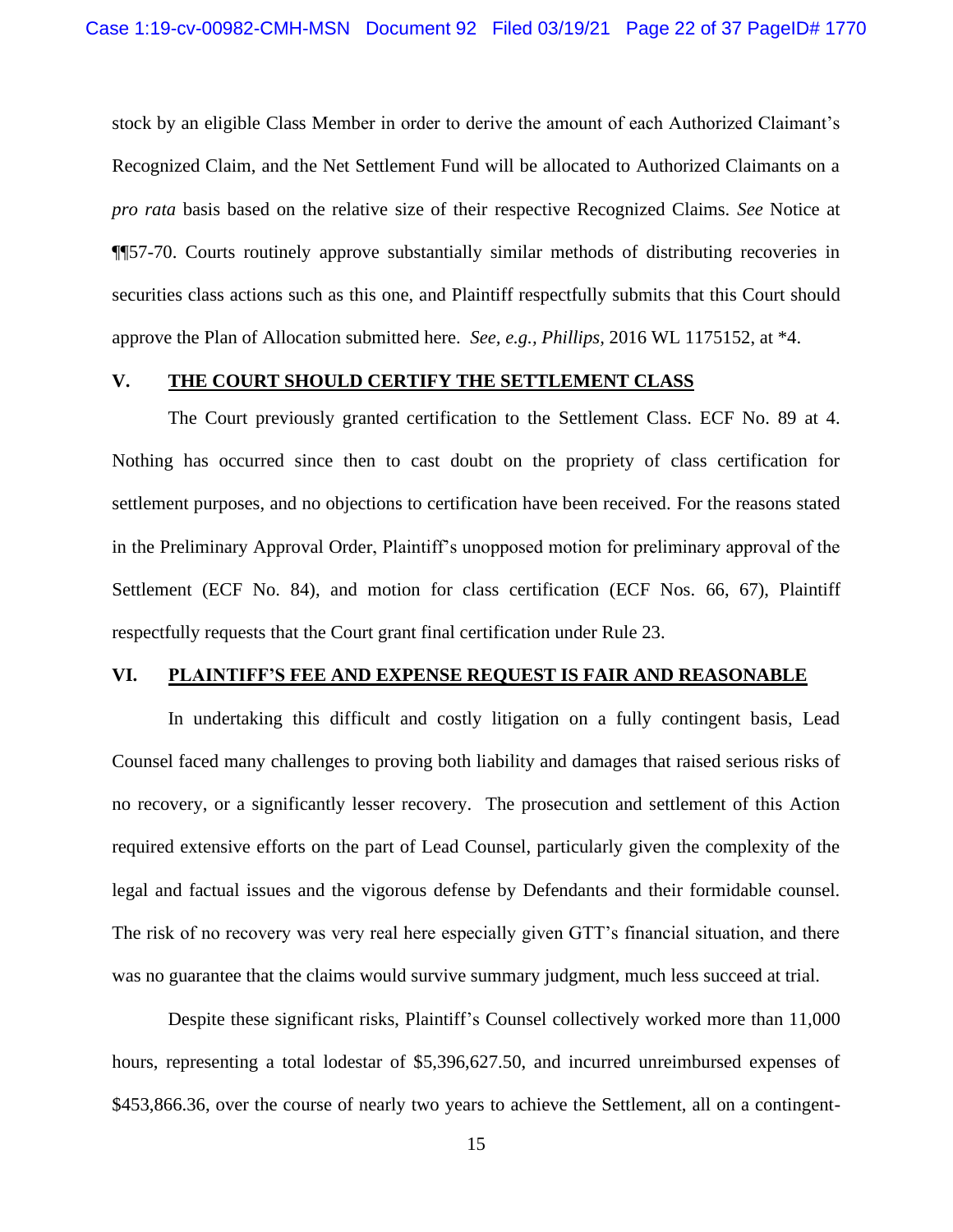fee basis with no assurance of ever being paid. In light of the recovery obtained, the time and effort involved, the complexity and amount of work performed, the skill and expertise of counsel, and the risks, Lead Counsel respectfully submit that a one-third fee award and reimbursement of litigation expenses in the amount of \$453,866.36, is fair and reasonable, and well within the range of attorneys' fees awarded in this Circuit and throughout the nation in similar complex cases. To date, no Settlement Class member has objected to the fee and expense request, and Lead Plaintiff supports the request as fair and reasonable. *See* Ex. A to Hooker Decl. at ¶¶14-15.

## **A. In the Fourth Circuit, a Reasonable Percentage of the Recovery is the Appropriate Method for Awarding Attorneys' Fees in Common Fund Cases**

Courts have long recognized that attorneys who obtain a recovery for a class in the form of a common fund are entitled to an award of fees and expenses from that fund. *See Boeing Co. v. Van Gemert*, 444 U.S. 472, 478 (1980). 9 "District courts in the Fourth Circuit 'overwhelmingly' prefer the percentage method in common-fund cases." *Seaman*, 2019 WL 4674758, at \*2; *see Deem,* 2013 WL 2285972, at \*4 (same). Indeed, the Fourth Circuit has held that fee awards based on the percentage method "align the interests of lawyer and client" because they "reward[] exceptional success, and penalize[] failure." *In re Abrams & Abrams, P.A*., 605 F.3d 238, 246 (4th Cir. 2010). Thus, the percentage method applies here. *See Sponn*, 2019 WL 11731087, at \*1.

<sup>&</sup>lt;sup>9</sup> Securities class actions such as this one are "an essential supplement to criminal prosecutions and civil enforcement actions" brought by the SEC. *Tellabs, Inc. v. Makor Issues & Rights, Ltd.,* 551 U.S. 308, 313 (2007). In addition to providing just compensation, fee awards serve to "encourage enforcement of the securities laws and support attorneys' decisions to take these types of cases on a contingent fee basis" and "perpetuate the availability of skilled counsel for future cases of this nature." *In re Priceline.com, Inc. Sec. Litig.,* 2007 WL 2115592, at \*5 (D. Conn. July 20, 2007).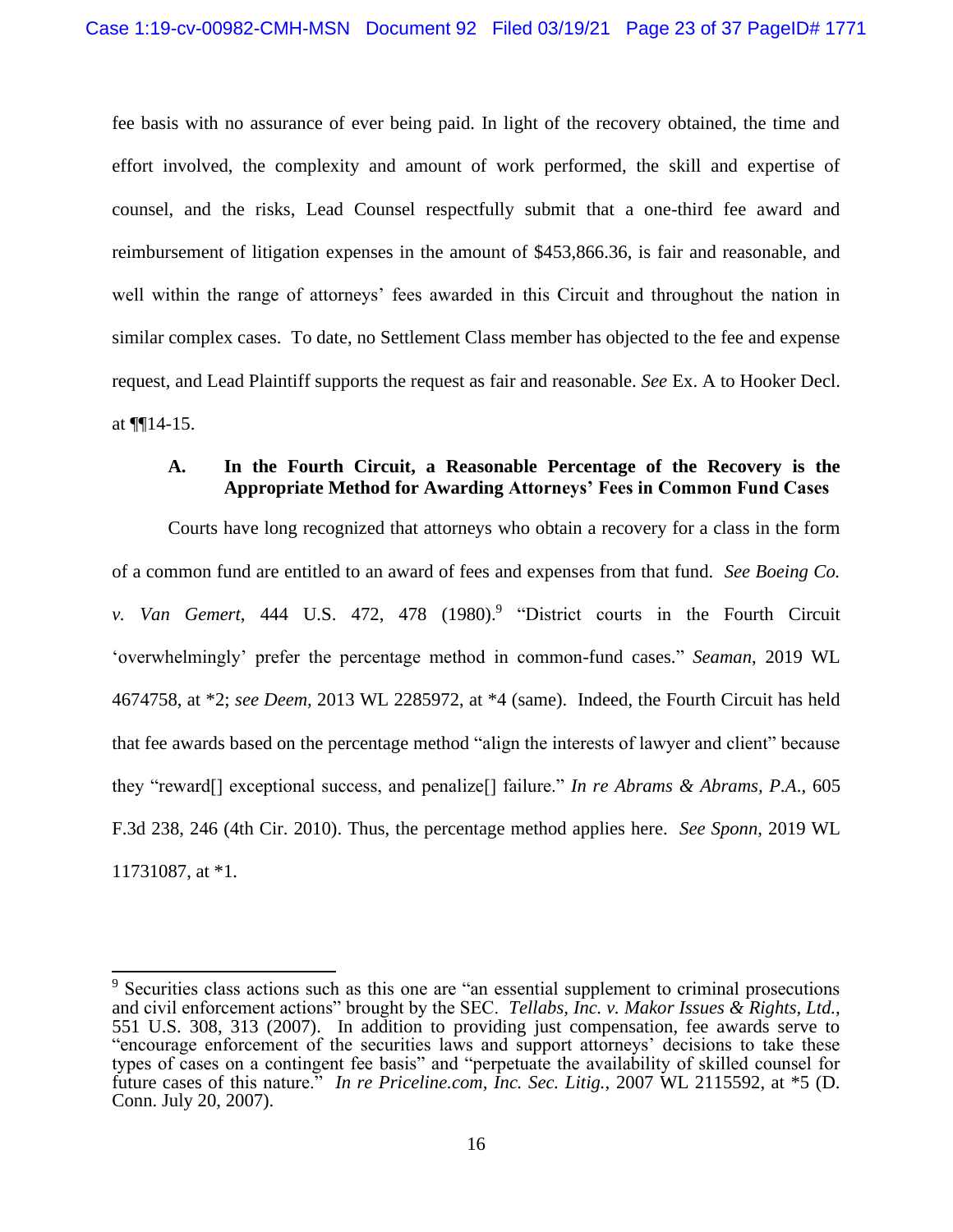## **B. Lead Counsel's Fee Request is Reasonable under Fourth Circuit Criteria**

In determining a reasonable fee, courts in the Fourth Circuit apply the factors articulated

by the Third Circuit in *In re Cendant Corp. PRIDES Litig.,* 243 F.3d 722, 733 (3d Cir. 2001):

(1) the results obtained for the class; (2) the presence or absence of substantial objections by members of the class to the fees counsel requested; (3) the skill and efficiency of attorneys involved; (4) the complexity and duration of the litigation; (5) the risk of nonpayment; (6) the amount of time plaintiffs' counsel devoted to the case; and  $(7)$  awards in similar cases.<sup>10</sup>

When awarding attorneys' fees, district courts also review the factors set forth in *Johnson* 

*v. Georgia Highway Express, Inc*., 488 F.2d 714, 717-19 (5th Cir. 1974), and adopted by the

Fourth Circuit in *Barber v. Kimbrell's, Inc*., 577 F.2d 216, 226 n.28 (4th Cir. 1978): 11

(1) the time and labor expended; (2) the novelty and difficulty of the questions raised; (3) the skill required to properly perform the legal services rendered; (4) attorneys' opportunity costs in pressing the litigation; (5) customary fee for like work; (6) attorneys' expectations at the outset of the litigation; (7) time limitations imposed by the client or the circumstances; (8) the amount in controversy and results obtained; (9) the experience, reputation, and ability of the attorneys; (10) the undesirability of the case within the legal community in which the suit arose; (11) the nature and length of the professional relationship between the attorneys and client; and (12) fee awards in similar cases.

All of these considerations warrant an award of the requested fees and costs in this case.

## **1. The Results Obtained for the Class Support the Fee Award**

Courts have consistently recognized that the results achieved is one of the most important

factors to be considered in making a fee award. *See Hensley v. Eckerhart*, 461 U.S. 424, 436

(1983) ("most critical factor is the degree of success obtained"); *Abrams*, 605 F.3d at 247 (same).

<sup>10</sup> *See Genworth*, 210 F. Supp. 3d at 843; *Robinson*, 2019 WL 2591153, at \*14.

<sup>&</sup>lt;sup>11</sup> The *Barber* factors are used to assess the reasonableness of a lodestar fee, which is used as a "cross-check" in PSLRA cases in this District. Because the *Barber* factors overlap with the *Cendant* factors, Plaintiff addresses all factors concurrently. *See Genworth*, 210 F. Supp. 3d at 843; *Phillips v. Triad Guar. Inc.*, 2016 WL 2636289, at \*4 (M.D.N.C. May 9, 2016) (noting that the *Barber* factors "incorporate and recognize most of the *In re Cendant* factors"). Courts need not mechanically list or comment on each factor, only those that are applicable. *See id.* Here, Lead Counsel respectfully submits that two *Barber* factors—the time limitations imposed by the client or circumstances and the nature and length of the professional relationship between attorney and client—are not relevant in this securities class action, and therefore not addressed herein. *See id*.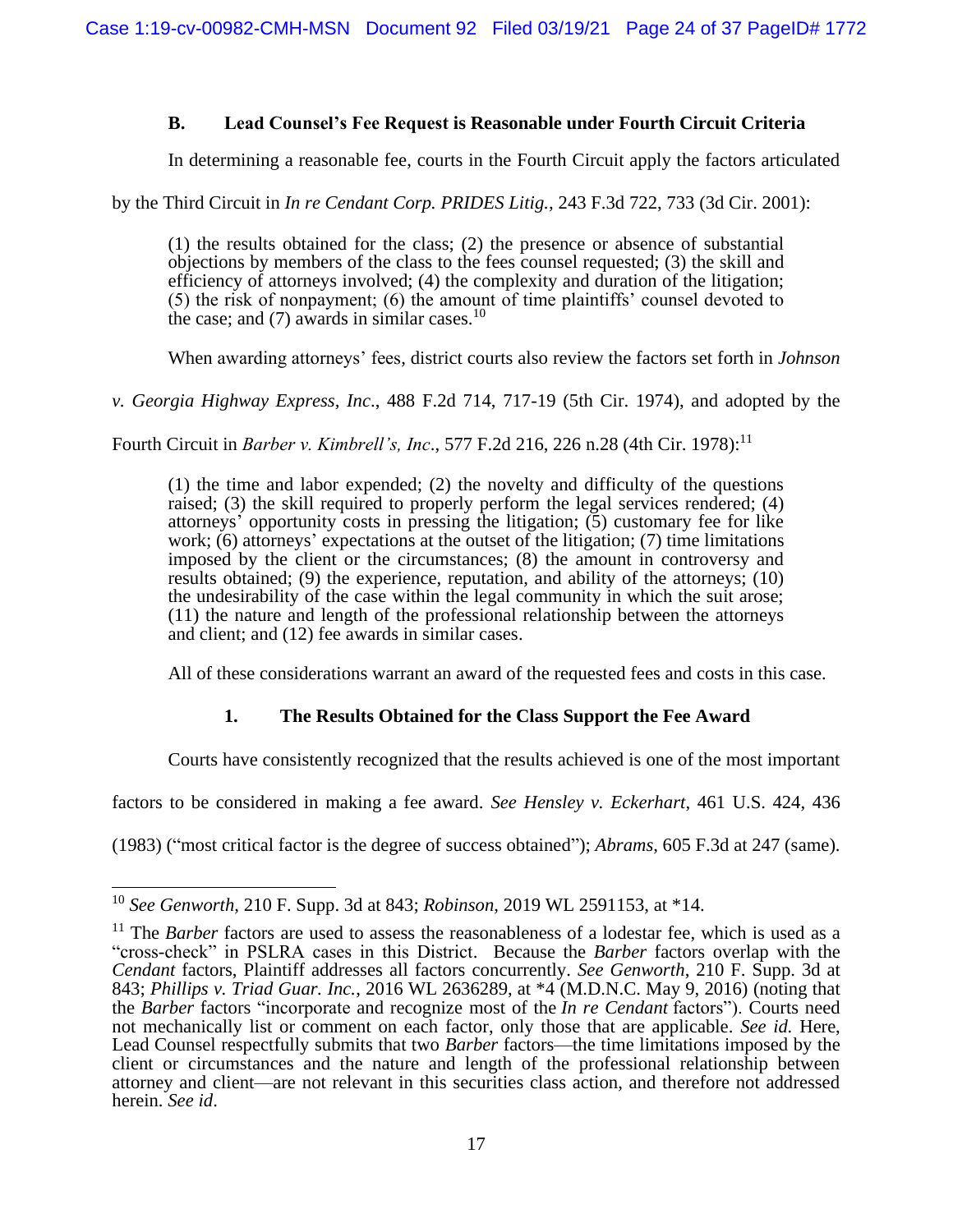As noted above, the excellent result obtained here was accomplished despite the substantial difficulties of proving liability for securities fraud and the risks of establishing loss causation and damages in this case. It was only through the extensive efforts of Lead Counsel that allowed Lead Plaintiff to achieve the \$25 million Settlement. ¶¶17-50. Moreover, the Settlement far exceeds the inflation-adjusted, 24-year median of \$9.0 million, and represents between 7.6 and 31% of estimated aggregate damages, well above the 4.2% median. *See* ¶5; *Thorpe v. Walter Inv. Mgmt. Corp.,* 2016 WL 10518902, at \*10 (S.D. Fla. Oct. 17, 2016) (awarding fees of onethird of \$24 million, where result was "an excellent 5.5% of maximum damages").

Further, as discussed in Section C.2, *supra*, the costs of further litigation created a substantial risk that the Company would exhaust its insurance, leaving nothing left to fund a settlement or judgment. ¶6. GTT's inability to timely file its SEC filings for a year, and its current financial condition—including a stock price that has fallen to \$2 per share—confirm that GTT has questionable resources to fund a judgment greater than the Settlement Amount. ¶80. The Settlement will provide immediate compensation to the Class and will avoid the substantial risks of lesser or no recovery from continued litigation. *See In re Constellation Energy Grp. Inc. Sec. Litig.,* 2013 WL 12461134, at \*1 (D. Md. Nov. 4, 2013) (awarding one-third "given the substantial risks of non-recovery, the time and effort involved, and the result obtained for the Class"); *Abrams*, 605 F.3d at 247 ("\$18 million settlement served the client well by any standard and [] in light of \$21 million policy limit").

#### **2. The Positive Reaction of the Class Supports the Requested Award**

Courts around the country, including this Court, routinely find that "a lack of objections by class members as to fees requested by counsel weighs in favor of the reasonableness of the fees." *Genworth*, 210 F. Supp. 3d at 844; *see also Seaman*, 2019 WL 4674758, at \*3. The fact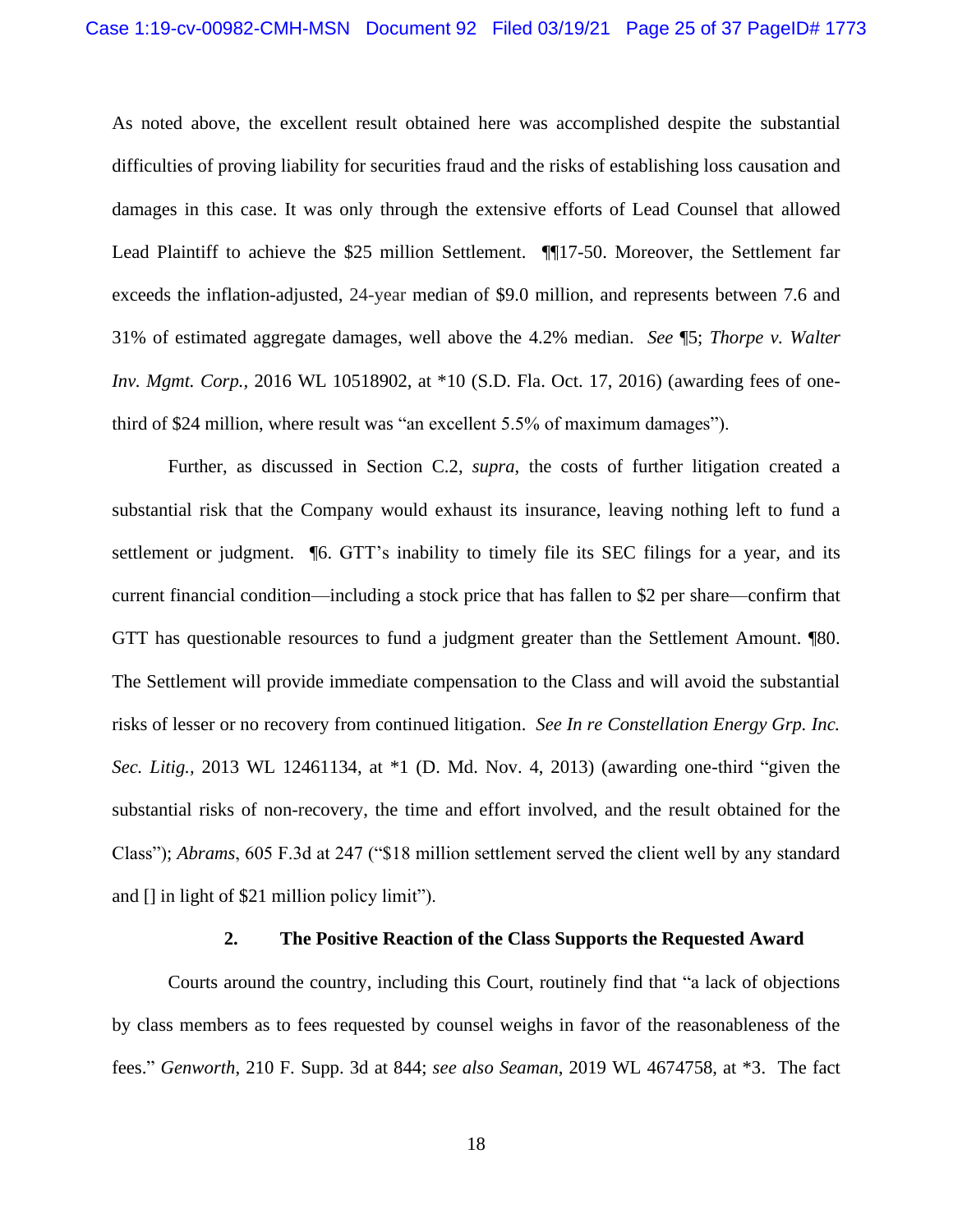that there have been no objections to date is significant, particularly given that approximately 82% of GTT's shares were held by institutional investors with the resources and motivation to object, if warranted. ¶15. Significantly, Lead Plaintiff is precisely the type of sophisticated institutional investor Congress had envisioned would "participate in the litigation and exercise control over" Lead Counsel (H.R. Conf. Rep. no. 104-369, at \*32 (1995), reprinted in 1995 U.S.C.C.A.N. 730-731), and its endorsement heavily supports the requested fee. Ex. A, ¶¶11-14; *see also Orbital*, 2019 WL 3317976, at \*2 ("the requested attorneys' fees and litigation expenses have been reviewed and approved by Lead Plaintiff and Named Plaintiff, sophisticated institutional investors who were involved with and oversaw the Action"); *In re Veeco Instruments Inc. Sec. Litig*., 2007 WL 4115808, at \*8 (S.D.N.Y. Nov. 7, 2007).

#### **3. The Skill, Experience and Reputation of the Attorneys Involved**

Lead Counsel has extensive experience prosecuting securities class actions and other complex litigation. ¶¶81-84; Ex. D at Ex. 3. As set forth in the declarations supporting this fee application, and as addressed above, Lead Counsel marshaled their considerable experience and skill in successfully prosecuting and resolving this Action. Ex. D; *Genworth*, 210 F. Supp. 3d at 844 ("The skill required in complex cases such as this involving massive discovery efforts and complicated issues of fact and law also weighs in favor of supporting the substantial attorneys' fees award in this case"). Indeed, Lead Counsel's reputation as attorneys who will zealously prosecute a meritorious case enabled them to negotiate the outstanding recovery for the benefit of the Settlement Class. Additionally, the fact that Cravath—"known as one of the premier U.S. law firms for two centuries"—served as Defendants' counsel in the Action provides further support for Lead Counsel's requested fee award.<sup>12</sup> *See* ¶84; *Thorpe*, 2016 WL 10518902, at \*9

<sup>&</sup>lt;sup>12</sup> Indeed, Cravath "has a fine reputation" and shown "great skill in defending this complex class action. Their opposition to plaintiff[] has been anything but token, and many of the battles on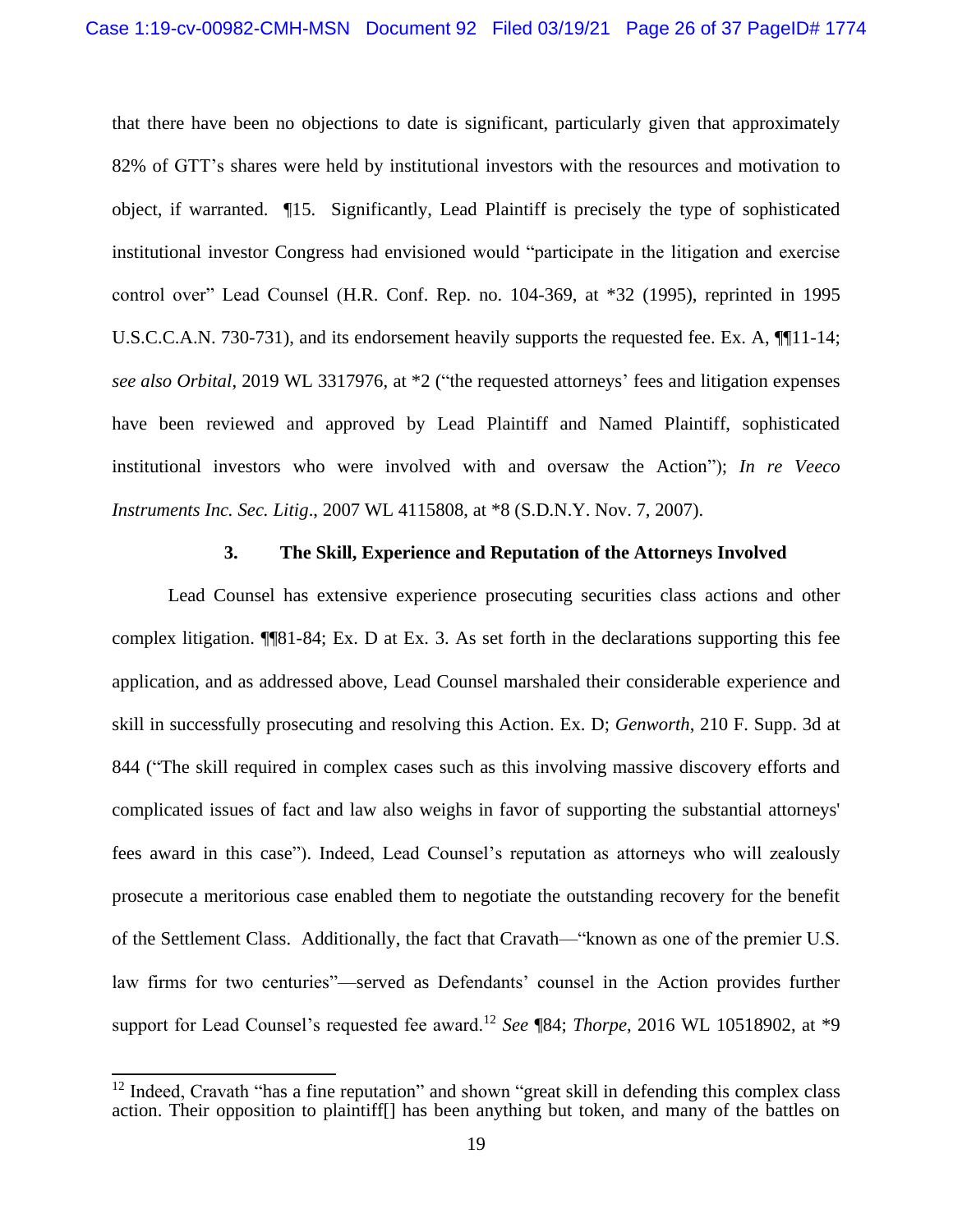(finding fact that "Defense counsel have reputations for vigorous advocacy in the defense of complex civil cases such as this" favored approval of one-third fee award).

#### **4. The Complexity and Duration of the Action and Litigation Efforts**

"[S]ecurities fraud cases require significant showings of fact in order to prevail before a jury, and elements such as scienter, reliance, and materiality of misrepresentation are notoriously difficult to establish." *Genworth*, 210 F. Supp. 3d at 844; *see also Thorpe*, 2016 WL 10518902 at \*3 ("[a] securities case, by its very nature, is a complex animal"). These observations were even more pronounced here, as the novelty and difficulty of the legal and factual questions at issue in this Action were exceedingly complex.

Indeed, Lead Counsel spent substantial hours researching the details of GTT's acquisitions of Interoute and several other companies; the software systems and technical aspects of GTT's and Interoute's systems operations; the cloud networking and cloud services industries, including various technologies and business lines; and accounting rules related to acquisitions, goodwill, and off-balance sheet assets. This knowledge was crucial in pleading Defendants' alleged fraud with the requisite specificity and required frequent consultation with several experts. ¶¶19-28. Lead Counsel also contacted and interviewed numerous witnesses from multiple countries, including former high-ranking employees of GTT, Interoute and other related companies who provided information critical to supporting Plaintiff's allegations. ¶¶19-20.

Merely investigating and drafting a sufficient amended complaint to survive a motion to dismiss required considerable skill and effort here. Indeed, Lead Counsel developed the allegations in the Action without the benefit of a pending regulatory action or publicly disclosed Company internal review that provided a roadmap for Plaintiff's claims. *See* ¶19-20; *In re Hi-*

crucial issues were hard fought." *In re Ikon Off. Sols., Inc., Sec. Litig.,* 194 F.R.D. 166, 195 (E.D. Pa. 2000).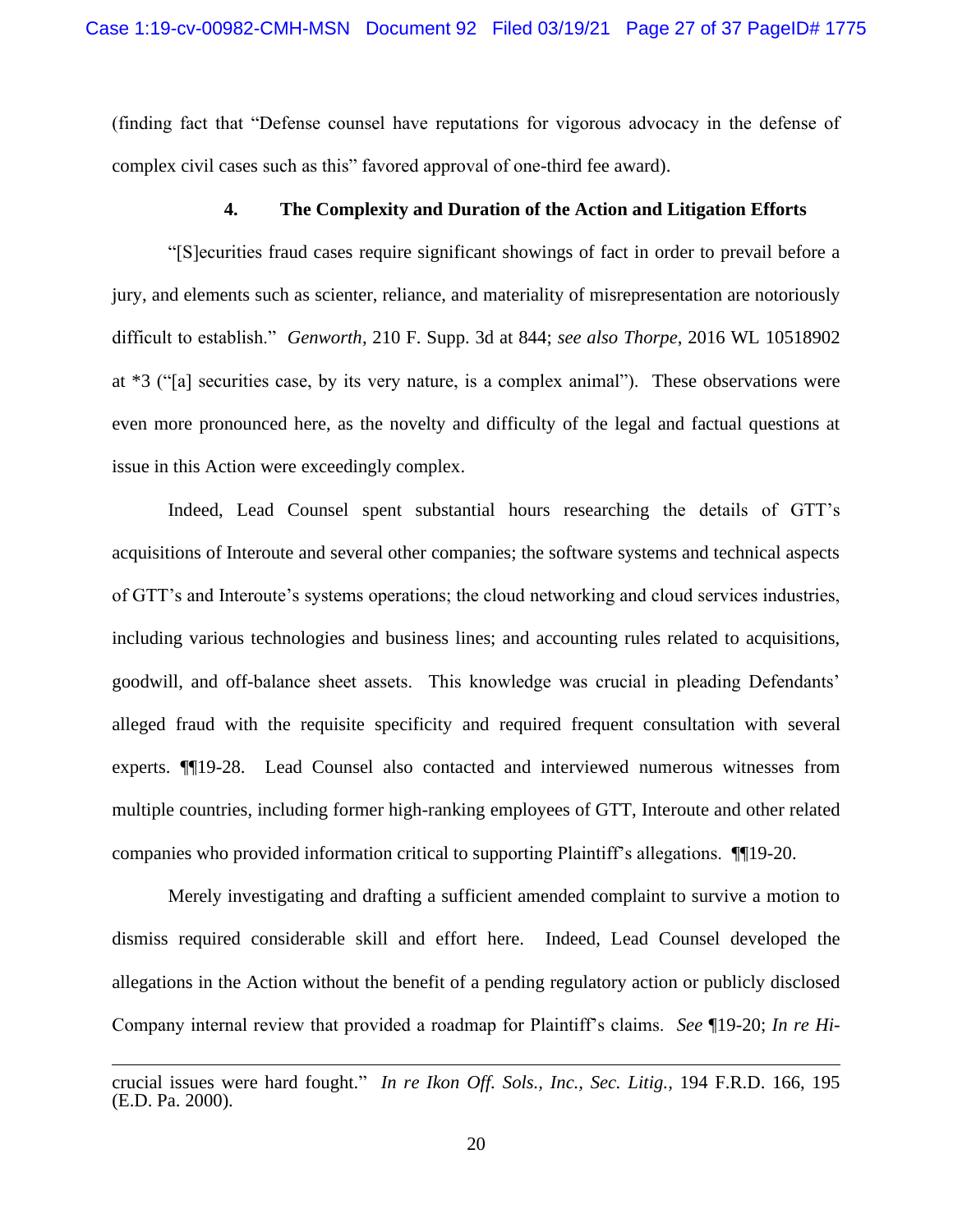*Crush Partners L.P. Sec. Litig.,* 2014 WL 7323417, at \*15 (S.D.N.Y. Dec. 19, 2014) ("Lead Counsel did not have the benefit of a 'road map' established by a government investigation off which they could 'piggy back', but instead independently developed factual allegations and legal theories sufficient to survive the PSLRA's heightened pleading standards"); *Seaman*, 2019 WL 4674758, at \*4 ("this case did not follow a government investigation [] that might have given some confirmation of the scope of misconduct").

Additionally, the complex issues in this case quickly became a serious and uncertain point of contention. As discussed in Section C.1, Plaintiff faced highly contentious loss causation issues that further threatened the viability of their claims. Defendants had credible arguments that Plaintiff could not establish loss causation for the alleged corrective disclosures because such disclosures did not contain new information, and argued that the resulting stock price declines were attributable to non-fraudulent, confounding information. Absent the Settlement, these loss causation disputes would have remained at issue throughout the litigation and could have resulted in a far inferior recovery for the Class, or no recovery at all. *See Sponn,* 2019 WL 11731087, at \*2 (awarding 33% in securities action due to "complex factual and legal issues that "absen[t] settlement, would involve lengthy proceedings whose resolution would be uncertain").

Furthermore, during the course of litigating this Action, GTT made additional filings with the SEC that Lead Plaintiff relied upon as the basis for new allegations in the SAC. Specifically, on August 10, 2020, GTT filed a Form 8-K with the SEC disclosing that it had uncovered certain issues with its reporting of financial results and internal controls; that it had commenced an internal audit; and that it would be unable to timely file its Form 10-Q. Thereafter, on September 15, 2020, GTT filed a Form 8-K disclosing that the accounting review had "identified a number of issues in connection with the Company's previously issued financial statements," including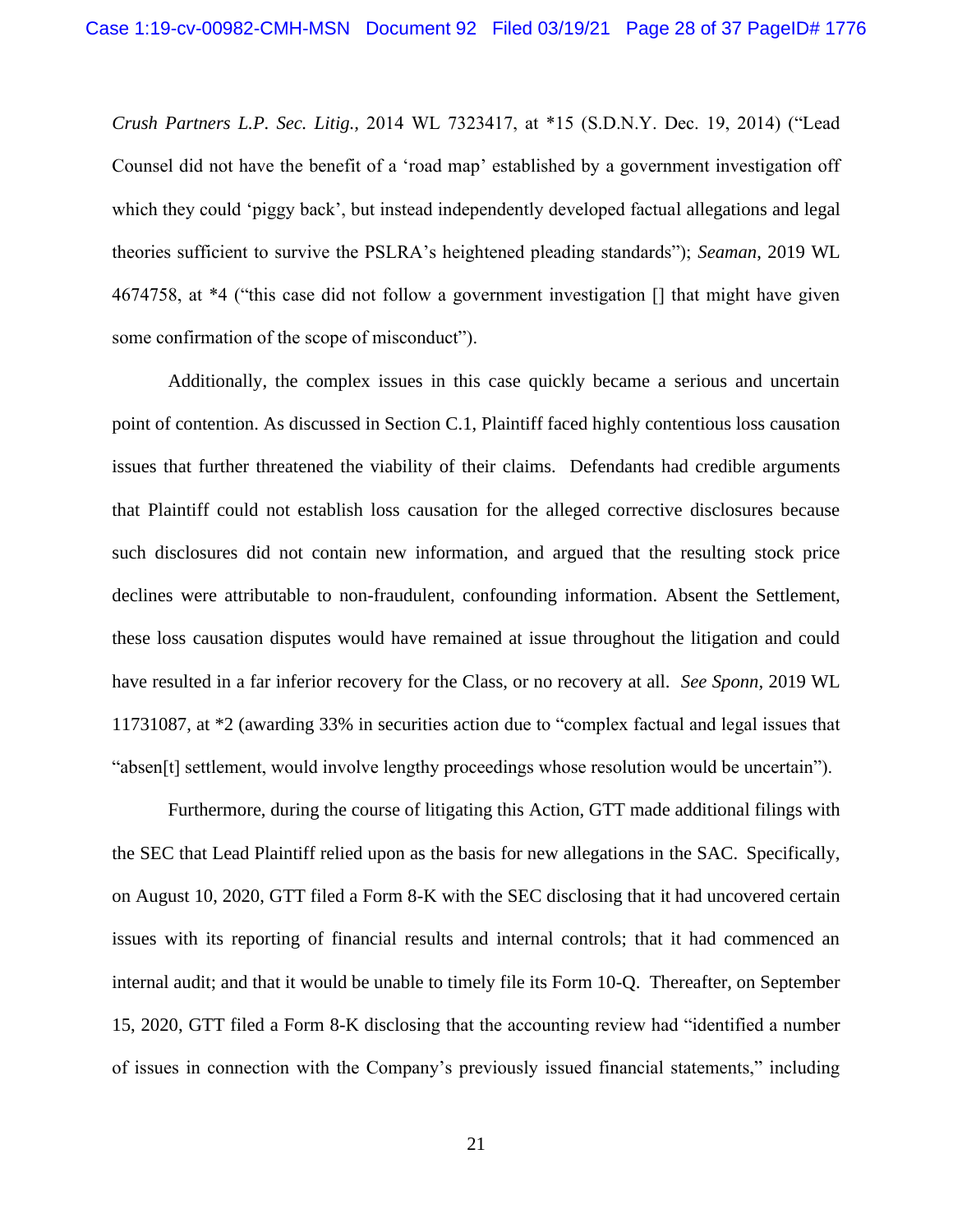issues that impacted the financial statements issued during the Settlement Class Period, and that it was "reassessing its previous conclusions regarding the effectiveness of its internal control over financial reporting" for more than three reported years and expected "to identify material weaknesses in the Company's internal control over financial reporting." *See* ¶49.

These new developments caused Lead Counsel to further investigate accounting issues at GTT and utilize documents they had identified through their discovery efforts to form the basis of the SAC, which they submitted to the Court less than a month after GTT's September 15 Form 8-K. *See* ¶50. In drafting the SAC, Lead Counsel also consulted extensively with corporate accounting experts. The SAC contained allegations of additional false and misleading statements by Defendants concerning the effectiveness of GTT's internal controls and the accuracy and completeness of the quarterly and annual financial results reported by the Company during the Settlement Class Period. The Court permitted the SAC to be filed on October 16, 2020.

Lead Counsel thus clearly "undertook significant efforts in this case through every stage of the litigation, including discovery concerning [the PSLRA] elements, consultation with necessary experts, briefing issues before the Court, and preparing for trial." *Genworth*, 210 F. Supp. 3d at 844 (E.D. Va. 2016). Accordingly, Lead Counsel's ability to successfully navigate these and other complex legal and factual obstacles fully supports the requested fee award.

#### **5. The Contingent Nature of the Fee and Risk of Nonpayment**

From the outset, Lead Counsel "undertook this action on a contingent fee basis, funding the costs and devoting significant time to prosecute this action without any assurance of being compensated for their efforts." *Temp. Servs., Inc. v. Am. Int'l Grp., Inc.,* 2012 WL 4061537, at

22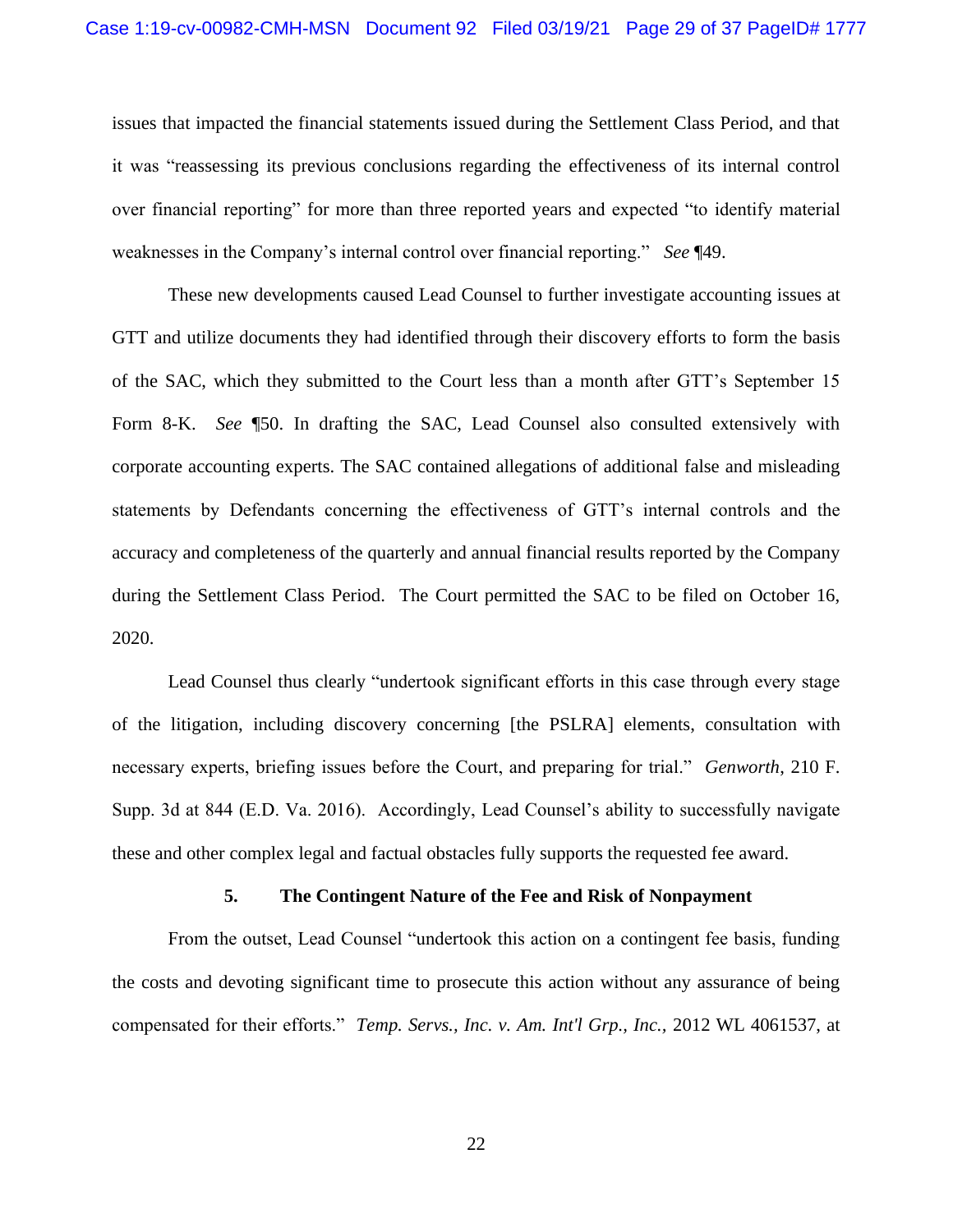\*9 (D.S.C. Sept. 14, 2012). Lead Counsel "undertook numerous significant risks of nonpayment in connection with the prosecution of this action." *Celebrex,* 2018 WL 2382091, at \*4.

Indeed, courts in this Circuit recognize, "prosecuting a securities fraud action is not only complex, but is also fraught with risk." *Phillips,* 2016 WL 2636289, at \*8; *see also Genworth*, 210 F. Supp. 3d at 844 ("[e]ven before trial, as the plaintiffs' analysis shows, 54% of securities class actions cases are dismissed"). Not only did Lead Counsel have to contend with the heavy burden of the PSLRA's heightened pleading standard and Defendants' defenses to liability and damages, but GTT's financial situation posed substantial risk to securing a meaningful recovery for the Class at every stage of the litigation. Further, any victory at trial in this case would have to withstand appeals which could reverse or limit any award by a jury. Lead Counsel took on a risky, complex, and protracted litigation requiring the expenditure of extensive resources against formidable opposition with no guarantee of success, which heavily supports the requested fee. *See Seaman*, 2019 WL 4674758, at \*4 (approving one-third fee as "the number of firms willing to take-on a complex and time-consuming case such as this which posed significant risks—and on a contingent basis no less—is no doubt small").

To date, Lead Counsel has received no compensation for its prosecution of this case, and since the extensive commitment of time and resources devoted here necessarily entailed the preclusion of other projects, the primary focus of this factor is to acknowledge this incongruence by permitting a higher recovery to compensate for the risk of recovering nothing. Consequently, this weighs in favor of the requested award. *See Robinson*, 2019 WL 2591153, at \*16 ("Contingency fee arrangements…are usually one-third or higher" because "payment [is] entirely dependent upon achieving a good result for Plaintiff and the Class, and Counsel face. significant risk of nonpayment").

23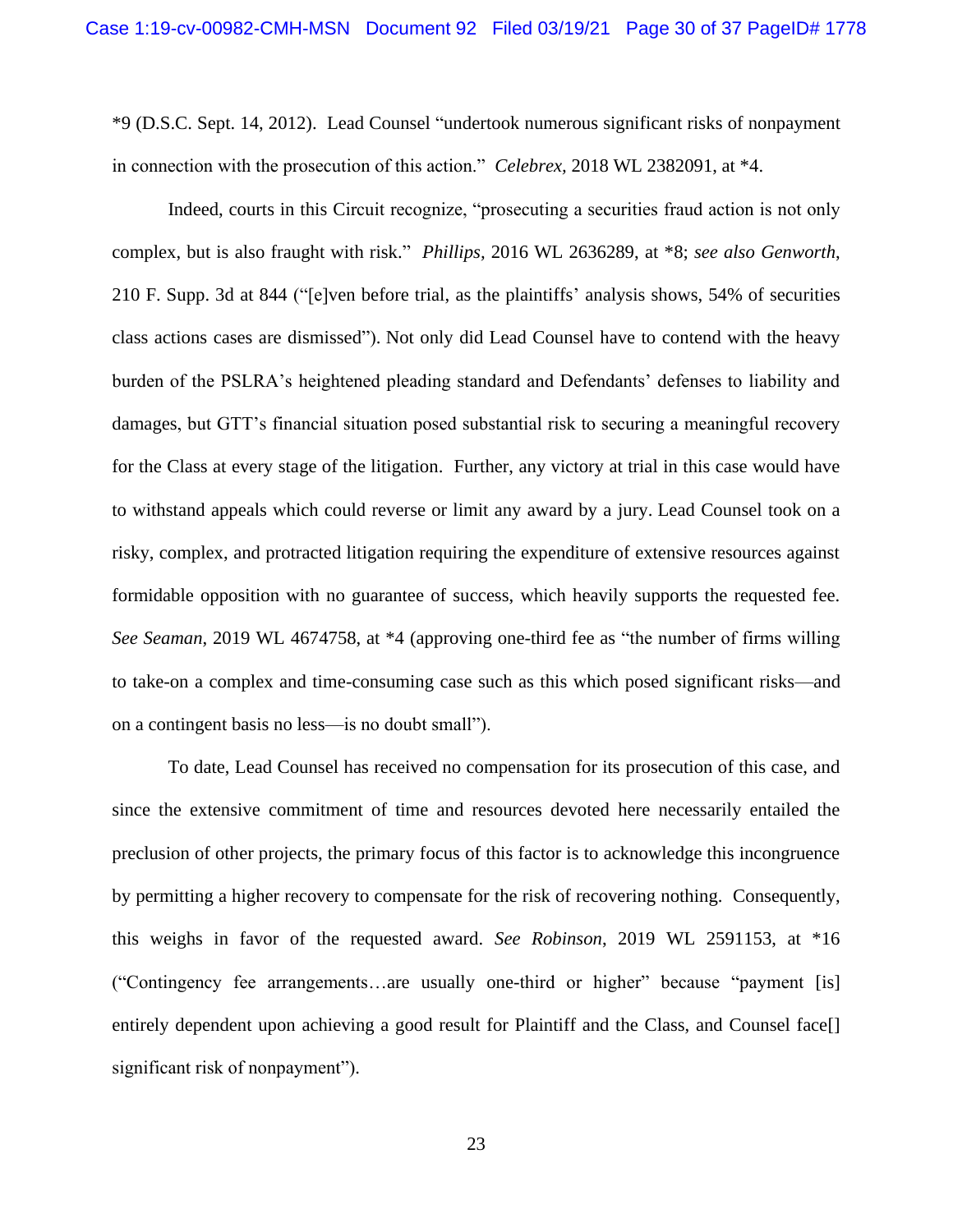### **6. The Amount of Time Devoted to the Case by Plaintiff's Counsel**

The time and labor expended by Lead Counsel in prosecuting this Action firmly supports the requested fee. As described in the Hooker Declaration (¶¶17-50), these efforts included an extensive and extremely comprehensive investigation, which included locating numerous confidential witnesses that proved critical in drafting a highly-detailed complaint sufficient to defeat Defendants' motion to dismiss and subsequently drafting the SAC. Furthermore, Lead Counsel engaged in comprehensive discovery, including consulting with various economic and industry experts; reviewing approximately 415,000 pages of documents produced by Defendants and third parties; collecting and producing over 9,000 pages in response to Defendants' document requests in less than three months; extensive class certification-related briefing and discovery; and preparing for depositions. In addition, the extensive settlement negotiations were substantially time-consuming, including submitting detailed mediation statements and presentations over the course of two formal mediations that culminated in the Settlement. In total, prosecuting this Action necessitated Plaintiff's Counsel to expend more than 11,000 hours, equivalent to nearly \$5.4 million in attorney and staff time, over the course of nearly two years of vigorous litigation.<sup>13</sup>

Accordingly, Lead Counsel's extensive litigation efforts were reasonable and necessary to secure a significant monetary recovery on behalf of the Settlement Class, and fully support the requested fee award. *See In re Flowers Foods Inc. Sec. Litig.*, 2019 WL 6771749, at \*2 (M.D. Ga. Dec. 11, 2019) (over 13,800 hours reasonable in \$21 million securities settlement); *Orbital,* 2019 WL 3317976, at \*2 (over 29,000 hours reasonable).

<sup>&</sup>lt;sup>13</sup> Lead Counsel will continue to expend additional time and out-of-pocket expenses in connection with the settlement administration process, the fairness hearing, and, if the Settlement is approved, assisting with implementation of the Settlement.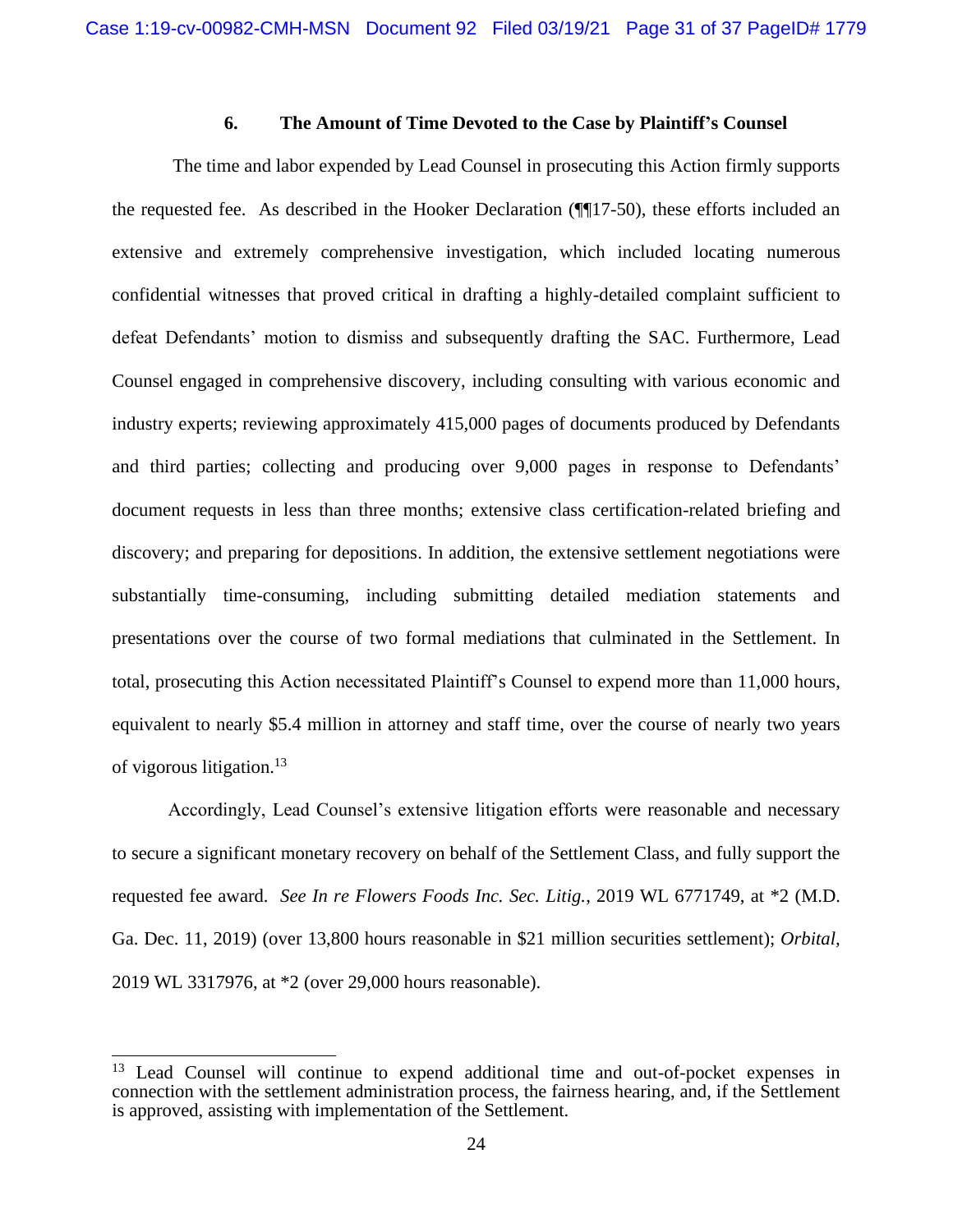### **7. A One-Third Fee is Customary and in Accordance with Other Similar Cases in this District and the Fourth Circuit**

Lead Counsel's one-third fee request is eminently reasonable when considering the customary awards in similar cases in this District and the Fourth Circuit. *See e.g. Kelly v. Johns Hopkins Univ.,* 2020 WL 434473, at \*3 (D. Md. Jan. 28, 2020) (finding that a "great weight of authority more than demonstrates that a one-third fee is justified in this case"); *Temp. Serv., Inc.*, 2012 WL 4061537, at \*8 (a "total fee of one-third of the class settlement for all work performed and to be performed in this case is well within the range of what is customarily awarded in settlement class actions"); *Celebrex,* 2018 WL 2382091, at \*5 ("Fee awards of one-third of the settlement amount are commonly awarded in cases analogous to this one"). Indeed, in securities class actions, courts in this Circuit often award one-third. *See e.g*., *In re Star Sci., Inc. Sec. Litig.,* 2015 WL 13821326, at \*1 (E.D. Va. June 26, 2015) (awarding one-third of recovery in securities class action); *In re Constellation Energy Grp. Inc. Sec. Litig.,* 2013 WL 12461134, at \*1 (D. Md. Nov. 4, 2013) (attorneys' fees of 33-1/3% of the Settlement Fund in securities class action "is fair and reasonable under the 'percentage-of-recovery' method").

A one-third award is particularly appropriate here because of the highly complex issues involved, the extraordinary investment of time and resources, the result achieved, the approval of Lead Plaintiff and the Settlement Class, the risks in the litigation, and the absence of any government action. *Decohen v. Abbasi, LLC*, 299 F.R.D. 469, 481 (D. Md. 2014) (attorney fee award of one-third of settlement fund was proper, given "superior result" obtained in complex litigation). Indeed, as demonstrated below and in the Hooker Declaration (¶¶95-97), numerous courts in the Fourth Circuit have consistently awarded one-third or higher fees in similar securities and other large complex class actions $14$ :

<sup>14</sup> The requested fee award is also reasonable when compared to nationwide cases. *See* ¶98.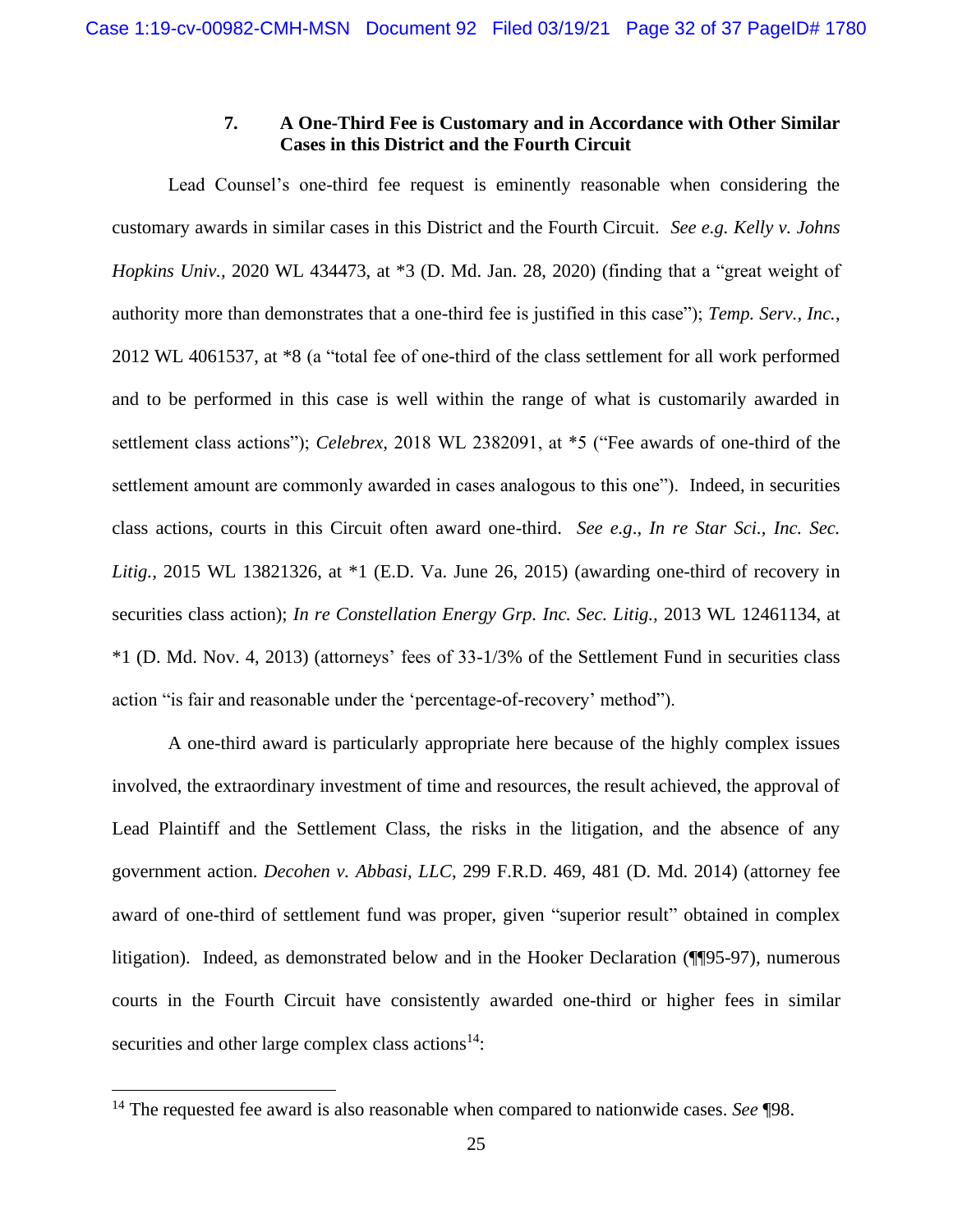| <b>Comparable Cases Within the Fourth Circuit</b>                                                              | <b>Settlement</b><br><b>Amount</b> | Fee<br><b>Award</b> |
|----------------------------------------------------------------------------------------------------------------|------------------------------------|---------------------|
| DeLoach v. Phillip Morris Co., 2003 WL 23094907, at *11<br>(M.D.N.C. Dec. 19, 2003)                            | \$211,800,000                      | 33.3%               |
| In re Titanium Dioxide Antitrust Litig., 2013 WL 6577029, at *1<br>(D. Md. Dec. 13, 2013)                      | \$163,500,000                      | 33.3%               |
| In Re Celebrex (Celecoxib) Antitrust Litigation, 2018 WL<br>2382091, at *5 (E.D. Va. Apr. 18, 2018)            | \$94,000,000                       | 33.3%               |
| Krakauer v. Dish Network, 2019 WL 7066834, at *7 (M.D.N.C.<br>Dec. 23, 2019)                                   | \$61,342,800                       | 33.3%               |
| Seaman v. Duke University, 2019 WL 4674758, at *3 (M.D.N.C.<br>Sept. 25, 2019)                                 | \$54,500,000                       | 33.3%               |
| Scott v. Family Dollar Stores, Inc., 2018 WL 1321048, at *5<br>(W.D.N.C. Mar. 14, 2018)                        | \$45,000,000                       | 33.3%               |
| Kruger v. Novant Health, Inc., 2016 WL 6769066, at *5<br>(M.D.N.C. Sept. 29, 2016)                             | \$32,000,000                       | 33.3%               |
| Sims v. BB&T Corporation, 2019 WL 1993519, at *5 (M.D.N.C.<br>May 6, 2019)                                     | \$24,000,000                       | 33.3%               |
| Kelly v. Johns Hopkins University, 2020 WL 434473, at $\overline{57}$ (D.<br>Md. Jan. 28, 2020)                | \$14,000,000                       | 33.3%               |
| Clark v. Duke University, 2019 WL 2579201, at *5 (M.D.N.C.<br>June 24, 2019)                                   | \$10,650,000                       | 33.3%               |
| In re BearingPoint, Inc. Sec. Litig., No. 1:05-CV-00454, ECF<br>No. 200 at 8 (E.D. Va. Sept. 28, 2010)         | \$7,500,000                        | 33.3%               |
| In re Star Scientific, Inc. Sec. Litig., 2015 WL 13821326, at $*1$<br>(E.D. Va. June 26, 2015)                 | \$5,900,000                        | 33.3%               |
| Roman Zak v. Pedder, 2016 WL 5109167, at *1 (W.D.N.C. Sept.<br>19, 2016)                                       | \$5,500,000                        | 33.3%               |
| In re Constellation Energy Group, Inc. Securities Litigation,<br>2013 WL 12461134, at *1 (D. Md. Nov. 4, 2013) | \$4,000,000                        | 33.3%               |
| Sponn v. Emergent Biosolutions, Inc., 2019 WL 11731087, at<br>$*2(D. Md. Jan. 25, 2019)$                       | \$6,500,000                        | 33%                 |

## **C. The Requested Fee is Reasonable Under a Lodestar Cross-Check**

A lodestar "cross-check" also wholly supports the fee request. Here, Plaintiff's Counsel's total lodestar is \$5,396,627.50, and the requested  $33^{1/3}\%$  fee equates to a multiplier of 1.54, which is substantially lower than the typical range of multipliers routinely approved by courts in this District, the Fourth Circuit and across the country. *See, e.g., Seaman,* 2019 WL 4674758, at \*6 ("lodestar multipliers 'on large and complicated class actions have ranged from at least 2.26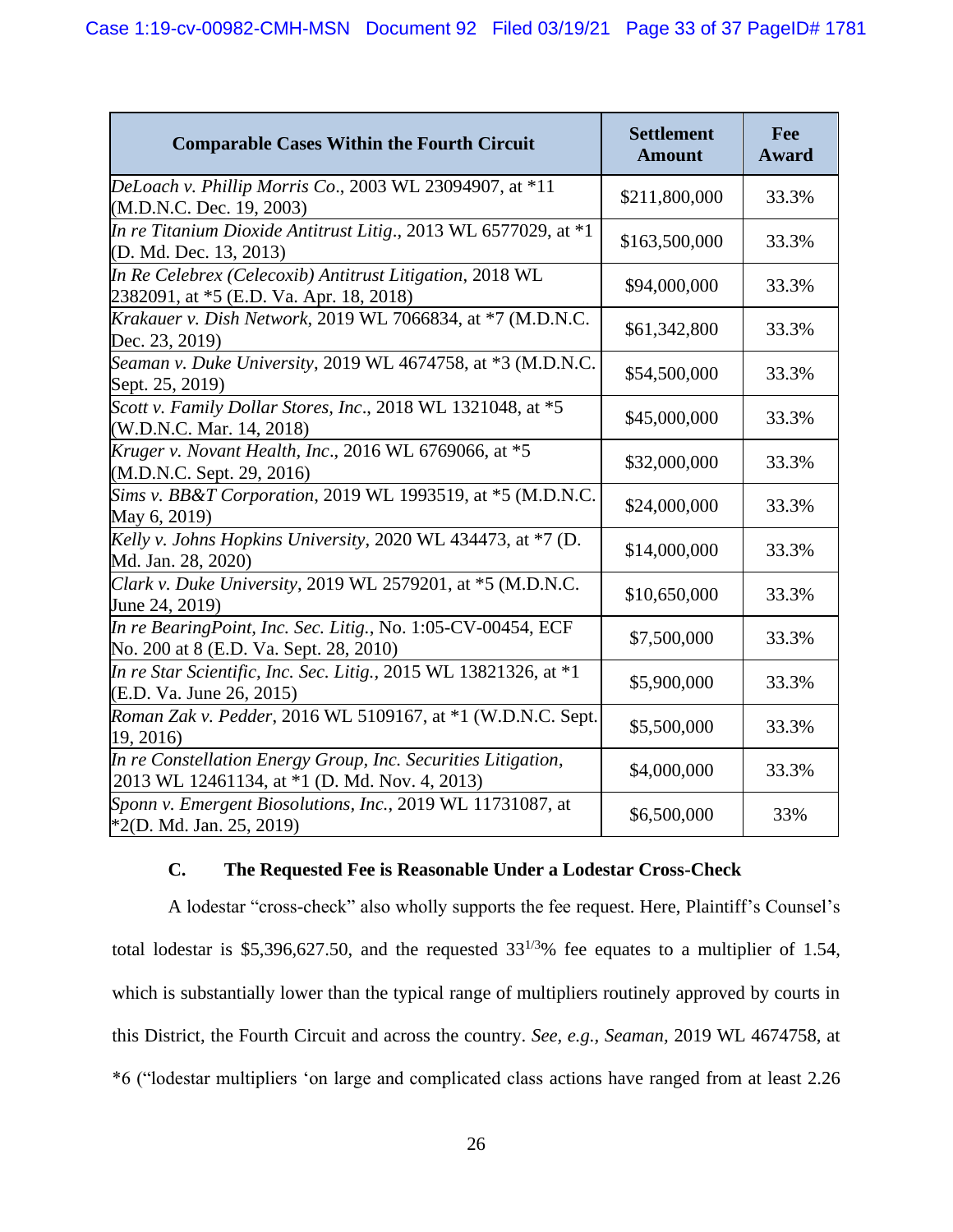to 4.5'"); *Kruger v. Novant Health Inc.*, 2016 WL 6769066, at \*5 (M.D.N.C. Sept. 29, 2016) (referencing cases and approving one-third fee where multiplier was 3.69); *Celebrex*, 2018 WL 2382091, at \*5 (1.94 multiplier "is a reasonable multiplier in this Circuit").

Moreover, Lead Counsel's hourly rates—ranging from \$365 to \$895 for attorneys and partners, and \$250 to \$275 for paralegals—are lower than hourly rates approved by this District, the Fourth Circuit and nationwide. <sup>15</sup> *See, e.g., Seaman*, 2019 WL 4674758, at \*5 (approving hourly rates of between \$590 and \$900 for partners, between \$395 and \$510 for attorneys, and between \$280 and \$390 for paralegals and other support staff, because "[t]hese rates are in line with hourly rates used for Class Counsel in other cases"); *Orbital,* 2019 WL 3317976, at \*2 and ECF. No. 453 at 9-10 (approving rates of \$780-\$1,250 for partners, \$360-\$600 for attorneys, and \$225-\$375 for litigation support in a securities class action). Indeed, Plaintiff's Counsel's blended hourly rate of \$488 underscores the reasonableness of the fee request and is well in-line with blended hourly rates approved in this Circuit. *See Sponn*, 2019 WL 11731087, at \*2 (awarding 33% in a securities settlement where counsel had a blended rate of approximately \$646); *Celebrex*, 2018 WL 2382091, at \*5 (awarding one-third fee in \$94 million settlement where counsel had a blended rate of approximately \$500).

Further, courts in this Circuit have recognized that while a "reasonable rate is usually calculated by looking at the local market, [] a national market rate is appropriate for matters involving complex issues requiring specialized expertise[.]" *Clark*, 2019 WL 2579201, at \*2; s*ee* 

<sup>&</sup>lt;sup>15</sup> The accompanying declarations of counsel include descriptions of the legal background and experience of the firms that worked on this case, which support the hourly rates submitted. Lead Counsel's rates are fair and reasonable for this legal market. For example, Defendants' counsel, Cravath, has submitted a sworn declaration of its market rates that had partners between \$1,100 and \$1,500 per hour and associate attorneys between \$415 and \$1,240 per hour. *See PG&E Corporation and Pacific Gas and Electric Company*, No. 19-30088, ECF No. 6310-2 (N.D. Cal. Mar. 16, 2020) (Darin McAtee billed at \$1,500 and J. Wesley Earnhardt billed at \$1,350). These rates far exceed Lead Counsel's rates.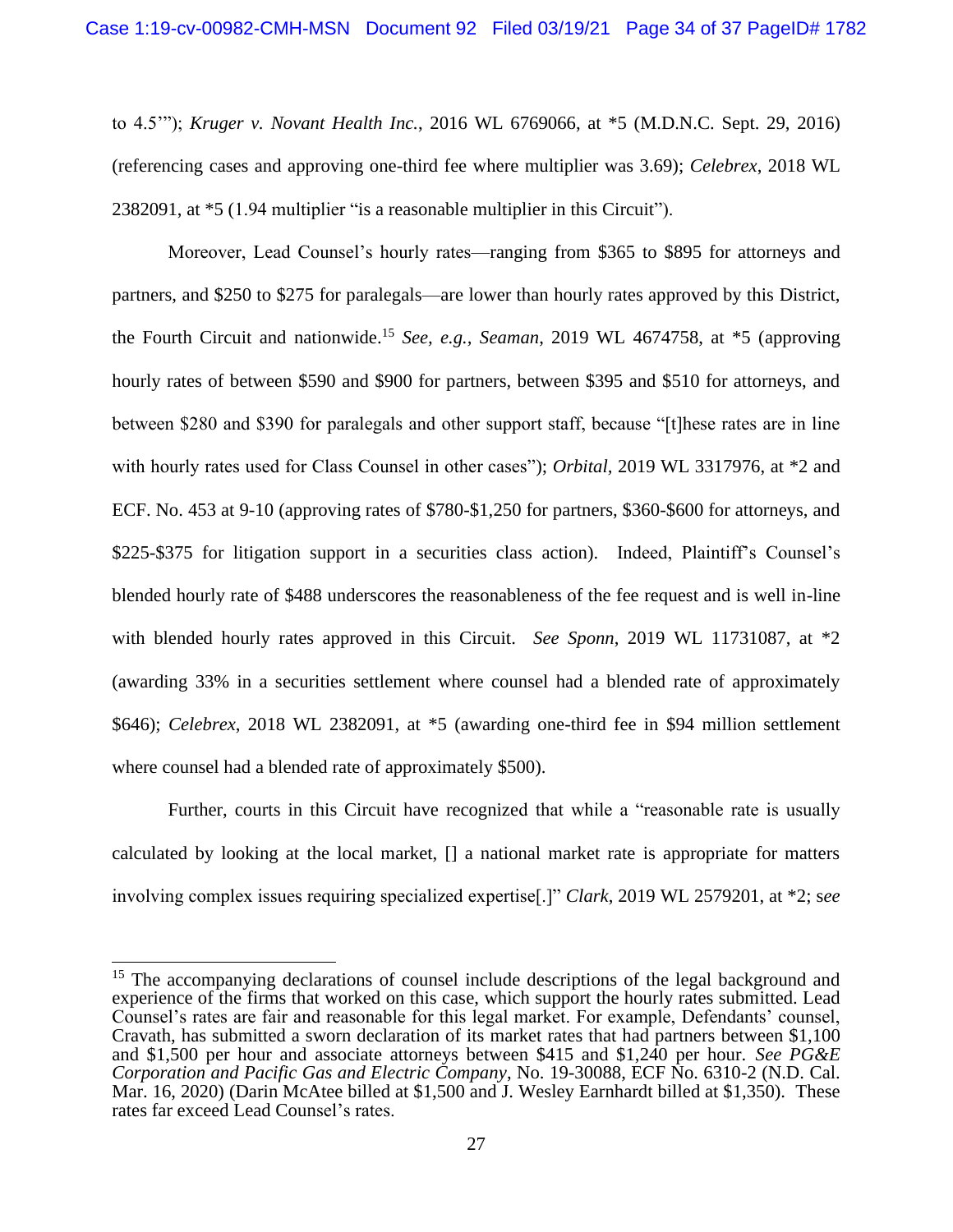*also Kruger*, 2016 WL 6769066, at \*4 (finding in complex class action, "the relevant market rate for cases such as the present case [is] a nationwide market rate").

### **D. Plaintiff's Counsel's Litigation Expenses, and Lead Plaintiff's Reimbursement Award Are Reasonable and Should Be Granted**

Plaintiff's Counsel seek reimbursement of \$453,866.36 in litigation expenses reasonably incurred in litigating the Action, which expenses are routinely awarded in similar actions, including expert fees, mediation expenses, discovery-related costs, and investigation expenses. *E.g., Orbital*, 2019 WL 3317976, at \*1 (approving over \$1.1 million in securities class action); *KBC Asset Mgmt. NV v. 3D Sys. Corp*., 2018 WL 3105072, at \*1 (D.S.C. June 25, 2018) (awarding over \$467,000 in expenses in securities class action). The Hooker Declaration contains a full breakdown of the litigation expenses. *See* Exs. D and E. Notably, the requested expenses are significantly less than the \$600,000 amount set forth in the Notice, and no objections have been lodged thereto—further supporting Plaintiff's request. ¶104.

Lastly, Lead Plaintiff also seeks a Representative Reimbursement of \$7,500 as an "award of reasonable costs and expenses (including lost wages) directly relating to the representation of the class"—awards that are specifically envisioned in the PSLRA and routinely awarded by courts nationwide. *See* 15 U.S.C. §78u-4(a)(4); *Roman Zak v. Pedder,* 2016 WL 5109167, at \*1 (W.D.N.C. Sept. 19, 2016) (awarding \$10,000 for plaintiff's participation in the case); Ex. A (detailing Lead Plaintiff's approximate time spent in the Action).

#### **VII. CONCLUSION**

For the reasons discussed above and in the Hooker Declaration, Plaintiff respectfully requests that the Court grant final approval of: (i) the Settlement; (ii) the Plan of Allocation; and (iii) Lead Counsel's fee and expense award and Lead Plaintiff's reimbursement award.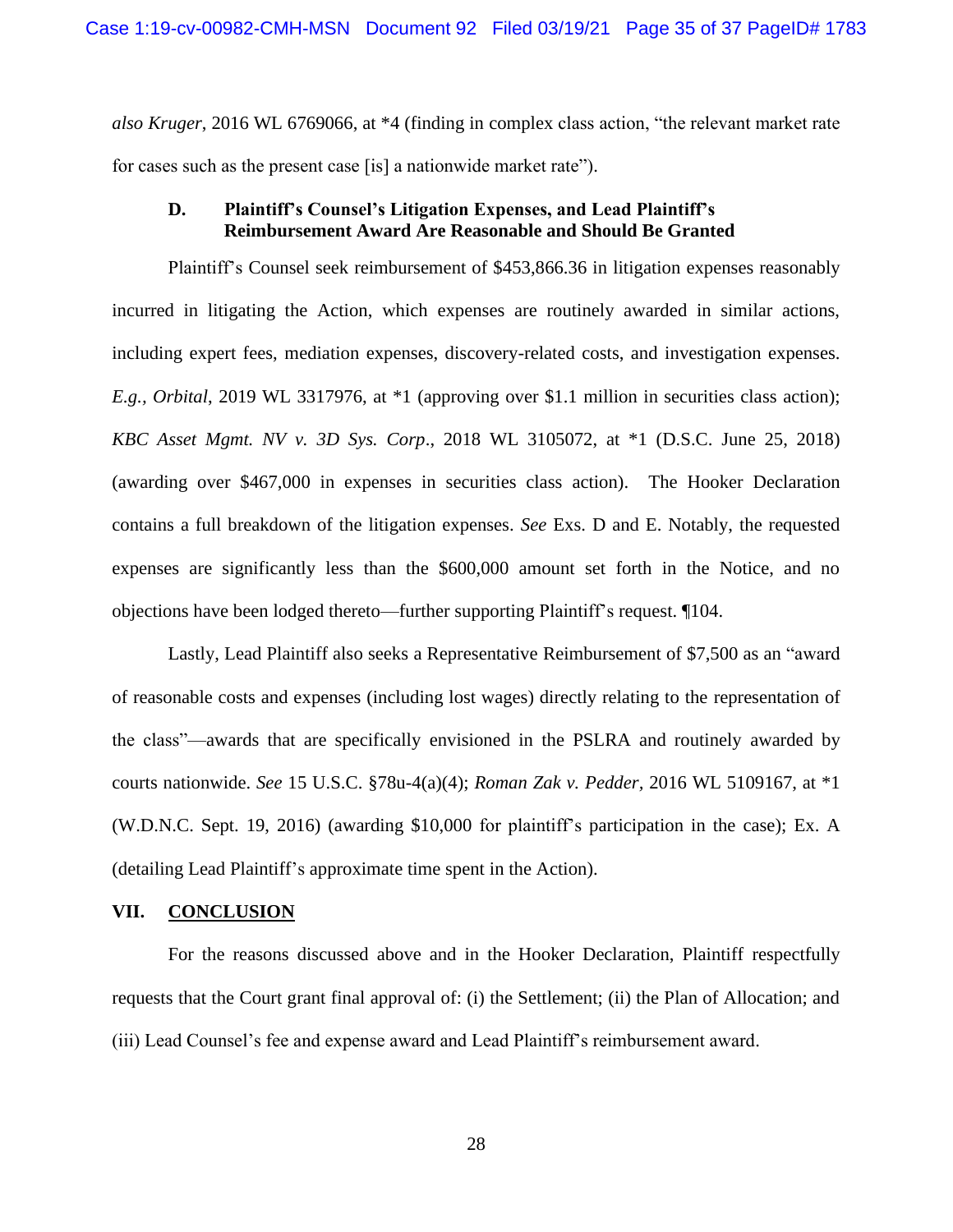Dated: March 19, 2021 Respectfully submitted,

*/s/ Steven J. Toll* Steven J. Toll

## **COHEN MILSTEIN SELLERS & TOLL PLLC**

Steven J. Toll (Va. Bar No. 15300) Daniel S. Sommers (*pro hac vice*) 1100 New York Avenue, Suite 500 Washington, DC 20005 Telephone: (202) 408-4600 stoll@cohenmilstein.com dsommers@cohenmilstein.com

*Liaison Counsel for Lead Plaintiff* 

## **SAXENA WHITE P.A.**

Maya Saxena Joseph E. White, III Lester R. Hooker Dianne M. Pitre 7777 Glades Road, Suite 300 Boca Raton, FL 33434 Telephone: (561) 394-3399 Facsimile: (561) 394-3382 msaxena@saxenawhite.com jwhite@saxenawhite.com lhooker@saxenawhite.com dpitre@saxenawhite.com

-and-

Steven B. Singer Kyla Grant Sara DiLeo 10 Bank Street, 8th Floor White Plains, New York 10606 Telephone: (914) 437-8551 Facsimile: (888) 631-3611 ssinger@saxenawhite.com kgrant@saxenawhite.com sdileo@saxenawhite.com

*Lead Counsel for Lead Plaintiff and the proposed Settlement Class*